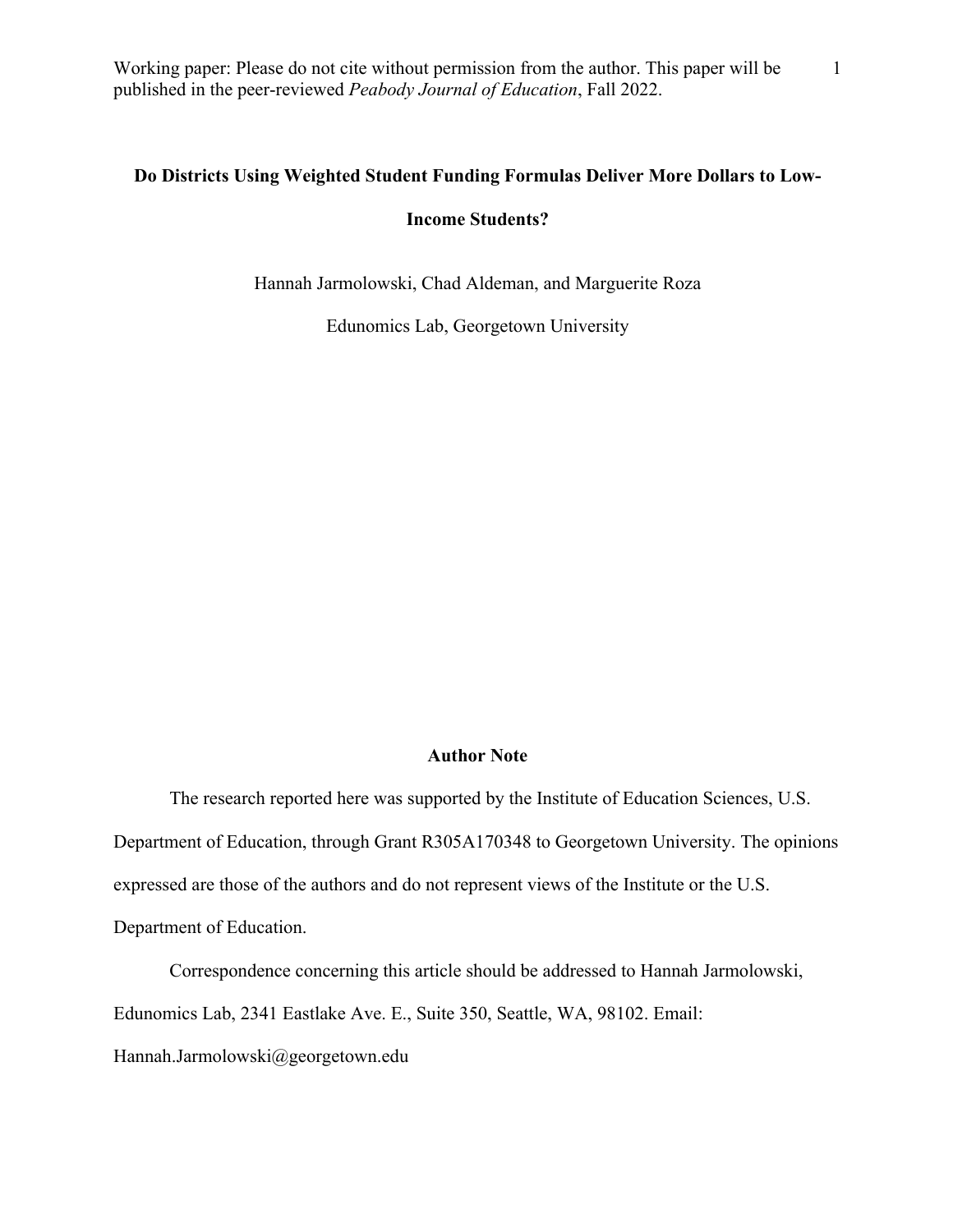### **Abstract**

School districts have increasingly adopted weighted student funding (WSF) formulas that allocate dollars, rather than staff positions, to schools in the name of equity and flexibility. While research to date has studied equity in some of these districts, there is no research that examines the entire cohort of WSF districts together. This paper examines how equitably 20 WSF districts distribute dollars to their schools as measured against a cohort of 20 comparable districts that use a traditional, centralized staffing model. We find that while a majority of all 40 study districts drive more dollars to low-income students, low-income students in WSF districts are more likely than their peers in other districts to both receive additional dollars and to receive a greater share of district expenditures. We also find that WSF districts that have had their formula in place for longer are more equitable than recent adopters.

*Keywords:* weighted student funding, district funding formulas, low-income students, equity.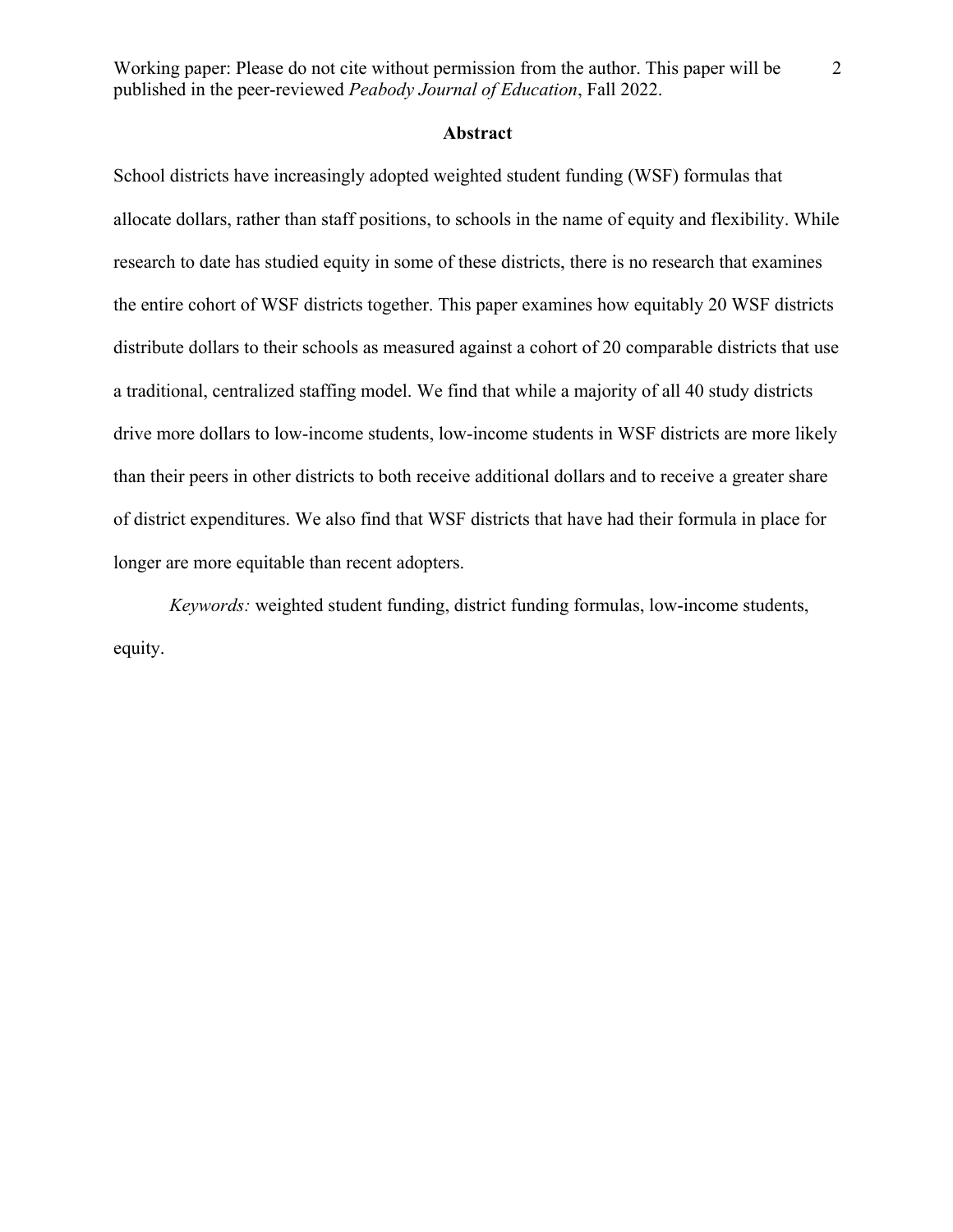## **Do Weighted Student Funding Districts Deliver More Dollars to Low-Income Students?**

After decades of attention on states to address inequities across districts, pressure is now shifting to districts to ensure they deliver resources equitably *across schools*. These pressures are likely to grow with the Every Student Succeeds Act (ESSA) requirement for states to publish data on school-by-school spending from fiscal year 2019 onward, revealing spending patterns within every public school district.<sup>1</sup> Meanwhile, the March 2021 American Rescue Plan included a first-of-its-kind "maintenance of equity" provision prohibiting districts from enacting spending cuts that disproportionately harm high-poverty schools (American Rescue Plan Act of 2021, 2021). The new attention to within-district equity raises questions about district allocation processes and whether different allocation strategies result in more (or less) equitable funding distributions across schools.

Across the United States, most public school districts allocate resources to schools based on a centralized staffing model. Under a centralized model, the school district takes in local, state, and federal funds and then makes allocations to schools in the form of staff, programs, and services. However, researchers have demonstrated that traditional, centralized staffing-based funding models can lead some districts to allocate fewer resources to disadvantaged students (Rose & Weston, 2013; Miles & Roza, 2006; Roza & Hill, 2004; Heuer & Stullich, 2011). For example, while poor and minority students on average receive slightly more per-pupil funding than non-poor and white students in the same district, 44% of districts provide more dollars to more advantaged students (Shores and Ejdemyr, 2017).

A growing number of school districts are adopting a decentralized approach to school

<sup>&</sup>lt;sup>1</sup> These data, published on individual state websites, have been cleaned and aggregated in the NERD\$ Database https://edunomicslab.org/nerds/.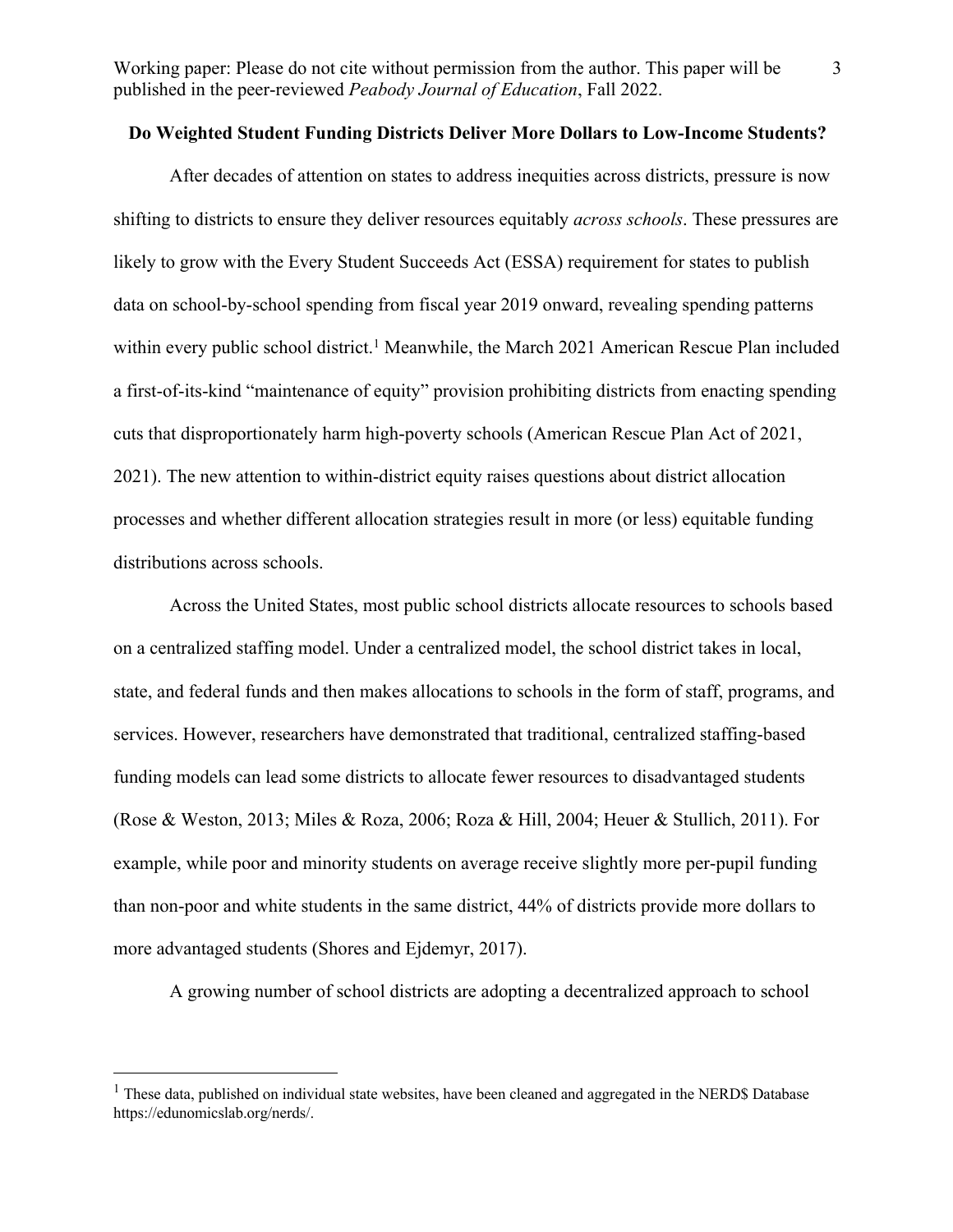budgeting called weighted student funding (WSF) (Roza et al., 2020).2 Under WSF, the district collects revenue from the same local, state, and federal sources, but then directs *money* to schools — not staff, programs, or services — for principals to use at their discretion. In general, school leaders in WSF districts have some discretion in the number and type of staff they hire with the dollars they receive, barring class-size prescriptions and other requirements. WSF models typically start with a base dollar amount per pupil and then add weights for student characteristics, such as students who are English learners, students in specific grade levels, or students from families living in poverty (Ladd, 2008; Miles & Roza, 2006; Petko, 2005). While districts implement WSF for a variety of reasons, including increased flexibility and transparency, districts most frequently cited equity as a key rationale in adopting WSF (Roza et al., 2020)

A total of more than 5 million students now attend school in a district that uses a WSF model to allocate at least part of its spending (Roza et al., 2020). However, limited research has been done about the effects of WSF on how money is allocated within districts, how different funding models affect school staffing decisions, and, ultimately, how those decisions affect student outcomes. This study aims to look at one particular question: Do districts utilizing WSF models allocate dollars more equitably than districts that are relying on more centralized staffing-based allocation models?

In our analysis, we find strong evidence that within WSF districts, low-income students receive more dollars per pupil than their peers. We also find promising evidence that WSF districts are slightly more progressive than comparison districts. That said, this analysis also

 $2$  School districts and states use various terms to describe their allocation approaches, such as "Weighted Student" Funding," "Weighted Student Formula," "Student Based Allocation," "Student Based Budgeting," "School Based Budgeting," "Per Pupil Formula," and "Fair Student Funding." For the purposes of this paper, we refer to all of these as WSF models.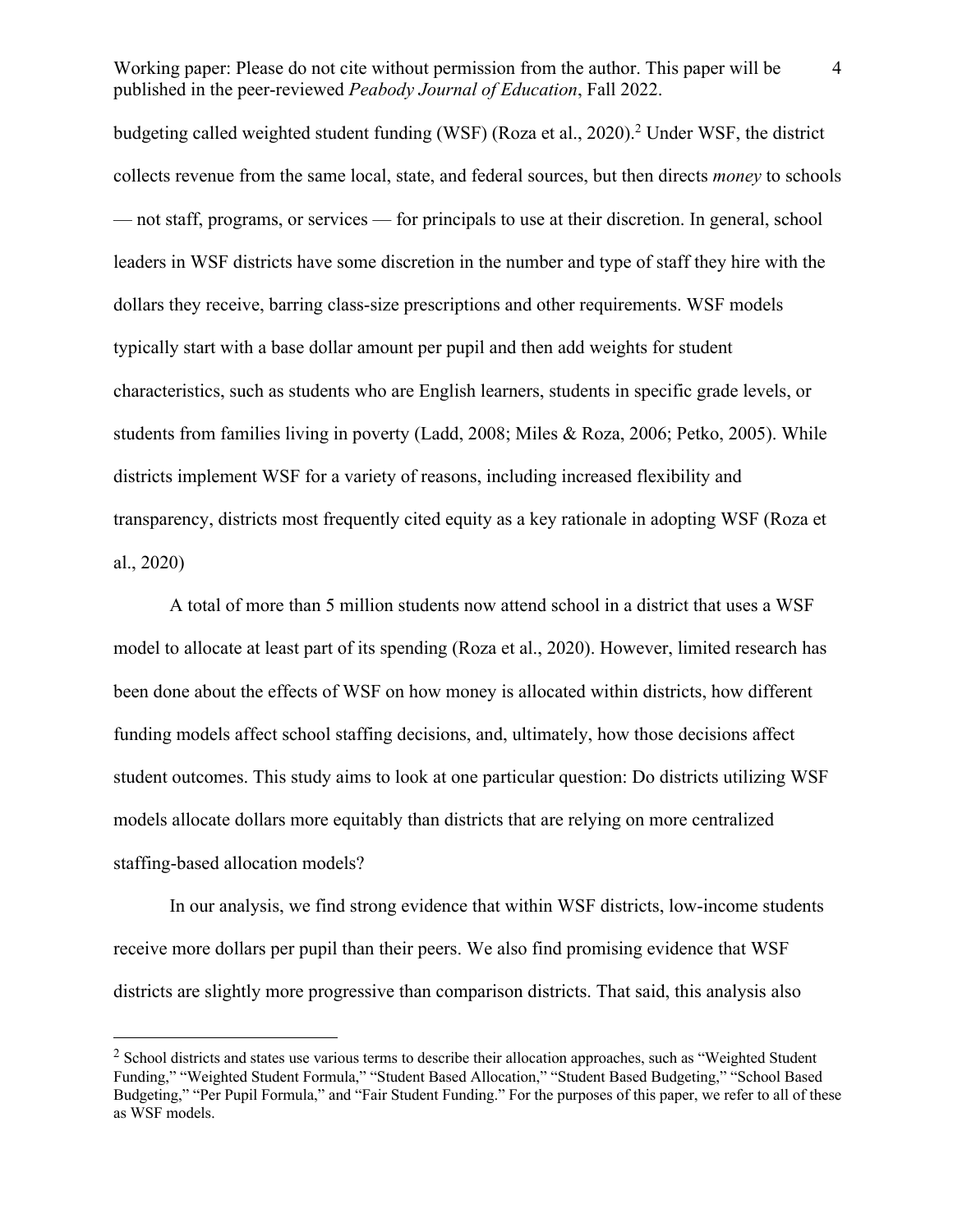suggests that WSF is not the *only* way districts can allocate resources progressively. <sup>3</sup> We find that across WSF and comparison districts alike, low-income students generally received more funding than their peers. Additionally, we find evidence that districts that have been using a WSF formula for longer are more progressive than more recent adopters. While not definitive, it suggests that district leaders may be using WSF formulas as one way to allocate more resources to low-income students.

### **Background**

Despite the use of a WSF model by some of the country's largest districts - including New York City, Houston, and Chicago – most current research into WSF has focused on narrow questions for a small number of districts (Roza et al., 2020). In fact, we found no prior study on spending, budget, or equity in WSF districts covering more than 10 districts, and nearly all research covered just one or two districts. In contrast, this study includes *all* WSF districts that met our criteria (see below) as of the 2018-2019 fiscal year. In addition, by focusing on dollars spent, we encompass all types of resources, including labor costs, that a district uses money to purchase. For the purposes of this study, we use "equitable" to mean that low-income students attend schools receiving more dollars per-pupil on average than their peers in the same district.

Better understanding WSF effects on resource allocation patterns is critical as researchers and practitioners alike grapple with effective ways to use resources. A wide body of research has spotlighted inequities that emerge when lower-income and minority students are taught by less experienced and thus lower-paid teachers. In some locales, these gaps have persisted for decades (Goldhaber et. al., 2019). These teacher quality gaps are common in staffing-based funding

<sup>&</sup>lt;sup>3</sup> Throughout this paper, we use "resources" to mean dollars specifically. While we measure equity in terms of dollars, those dollars ultimately buy a school's resources: teachers, other staff, curricular materials, etc.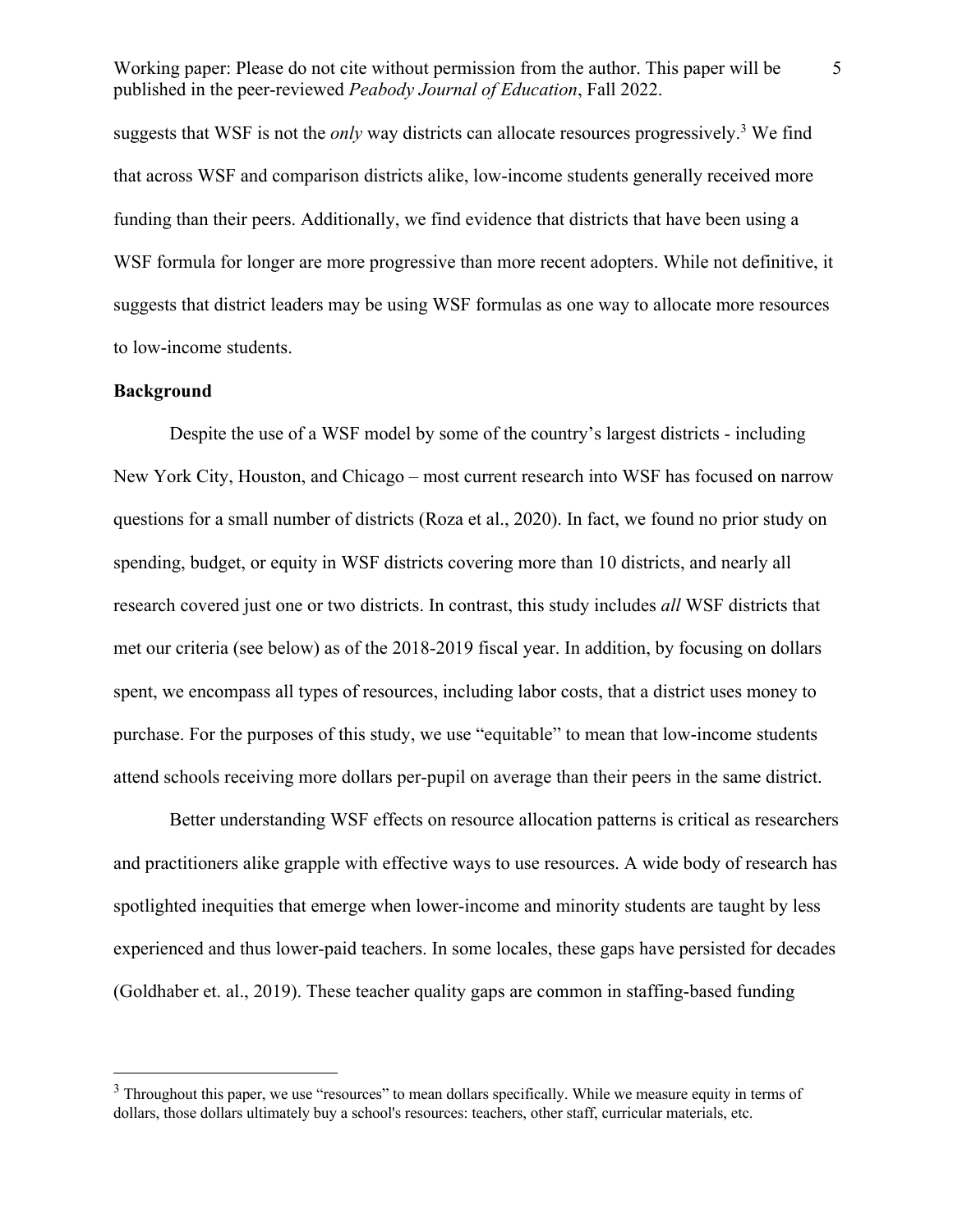models, which allocate teacher counts to schools without regard to their experience or pay. A low-income school might receive the same *number* of teachers with the same staffing ratios as higher-income schools within the same district. And yet, the actual spending patterns can vary widely. These salary-driven inequities can exist in WSF districts too when the district uses average salaries (instead of real salaries) for the purposes of school apportionment (Miles and Roza, 2006).

Another type of inequity can result from uneven staffing or programs (such as magnet schools, advanced course offerings, or special education services) or other factors outside of salary differences. It is often these kinds of spending inequities that motivate district leaders to shift to WSF models (Ladd, 2008; Miles & Roza, 2006; Roza et al., 2020). In a recent study, 89% of WSF district leaders identified improved equity as a key motivation for WSF implementation (Roza et al., 2020), with "improved equity" represented by the redistribution of resources to the students most in need.

While much of the school finance literature focuses on inter-district spending inequities, evidence suggests that cross-district gaps may be closing over time (Lafortune et. al., 2018). Moreover, research suggests that *intra*-district spending inequities are at least as large as crossdistrict spending gaps (Shores & Ejdemyr, 2017). Other researchers have found that district-level processes may be the reason that, systemically, fewer dollars are spent on low-income students (Carr, Gray, & Holley, 2007; Rubenstein, Schwartz, & Stiefel, 2006).

Given the above, it's perhaps unsurprising that studies of individual WSF districts report mixed findings. Several studies offer examples of individual WSF systems resulting in uneven spending equity or otherwise falling short on spending equity. (Baker, 2009; Malen et al., 2017; Chambers et al, 2010; U.S Department of Education, 2019). On the other hand, other researchers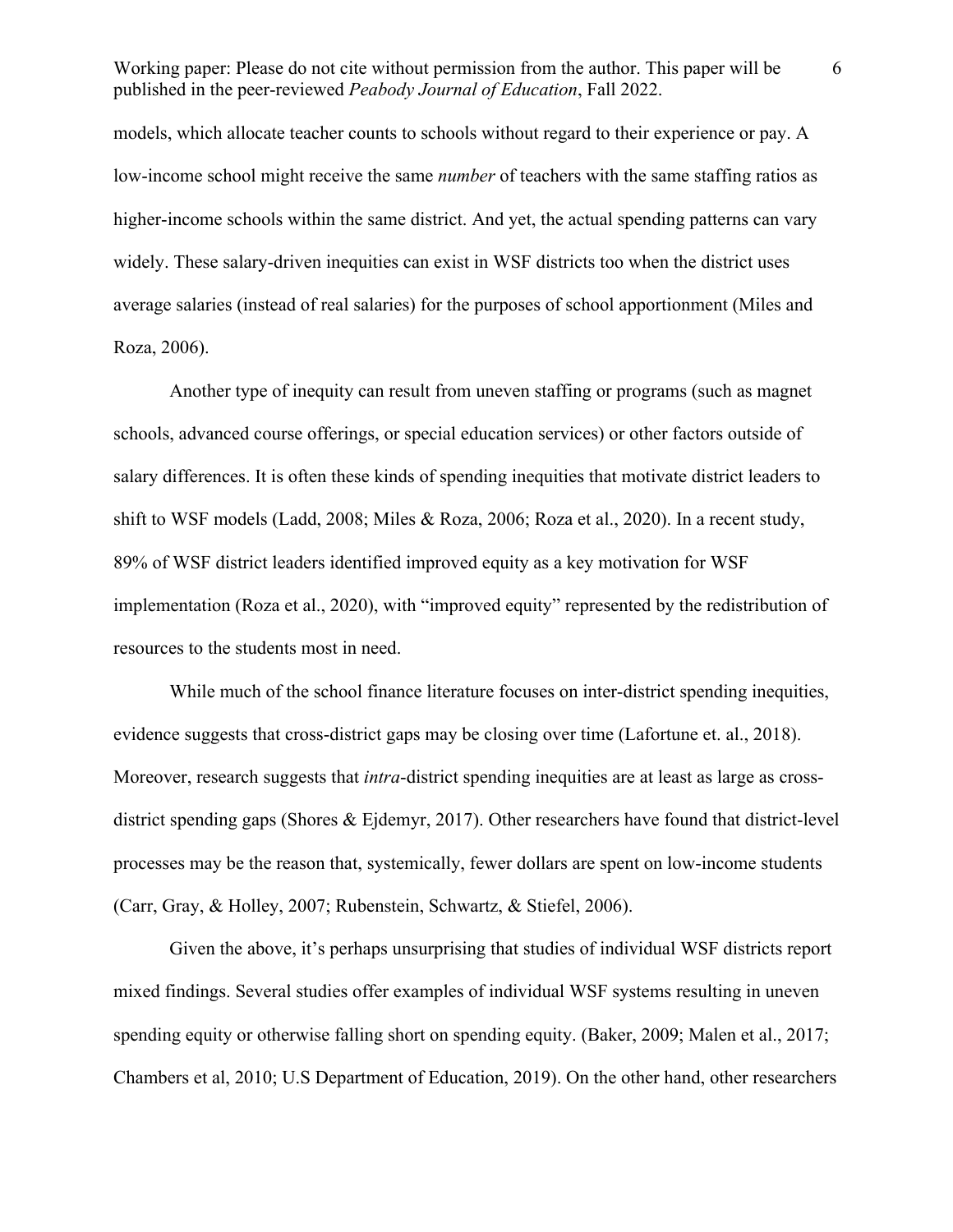have found that WSF systems can distribute resources equitably to schools and better link dollars to student need, effectively driving more resources to the neediest students (Cooper et al., 2006, p. 13; Miles and Roza, 2006; Levin et al., 2013). In other words, existing research suggests the WSF model can support equitable distribution of dollars, but it does not *guarantee* resource equity.

This study significantly advances the current WSF literature in both scope and methodology. In terms of scope, prior research has typically examined one or two WSF districts as case studies: Our literature review surfaced no study that has systematically examined equity across all WSF districts. By analyzing all current WSF districts in the United States of which we are aware, <sup>4</sup> this study provides an unprecedented snapshot of WSF as a whole, allowing comparisons that cannot be extrapolated from the results of more limited or single-district studies.

In terms of methodology, while many previous WSF studies rely on district-level budget data based on average teacher salaries, we use school-by-school expenditure data reflecting actual salaries, which is now available to the public for the first time. Expenditure data let us see at which school dollars actually landed. This is in contrast to budget data, which assign the same salary to all teachers regardless of whether they are paid more or less than the district average. For that reason, budget figures can mask uneven school-level spending, with more experienced, higher-paid teachers tending to congregate in lower-need schools, taking a disproportionate share of local and state monies with them (Rose & Weston, 2013; Miles & Roza, 2006; Roza et al., 2004). As such, studies that use budget data and average salaries ignore one of the biggest drivers of school-level spending differences–given that labor constitutes some 80 percent of K-

<sup>4</sup> Districts operating WSF as of the 2018-19 school year.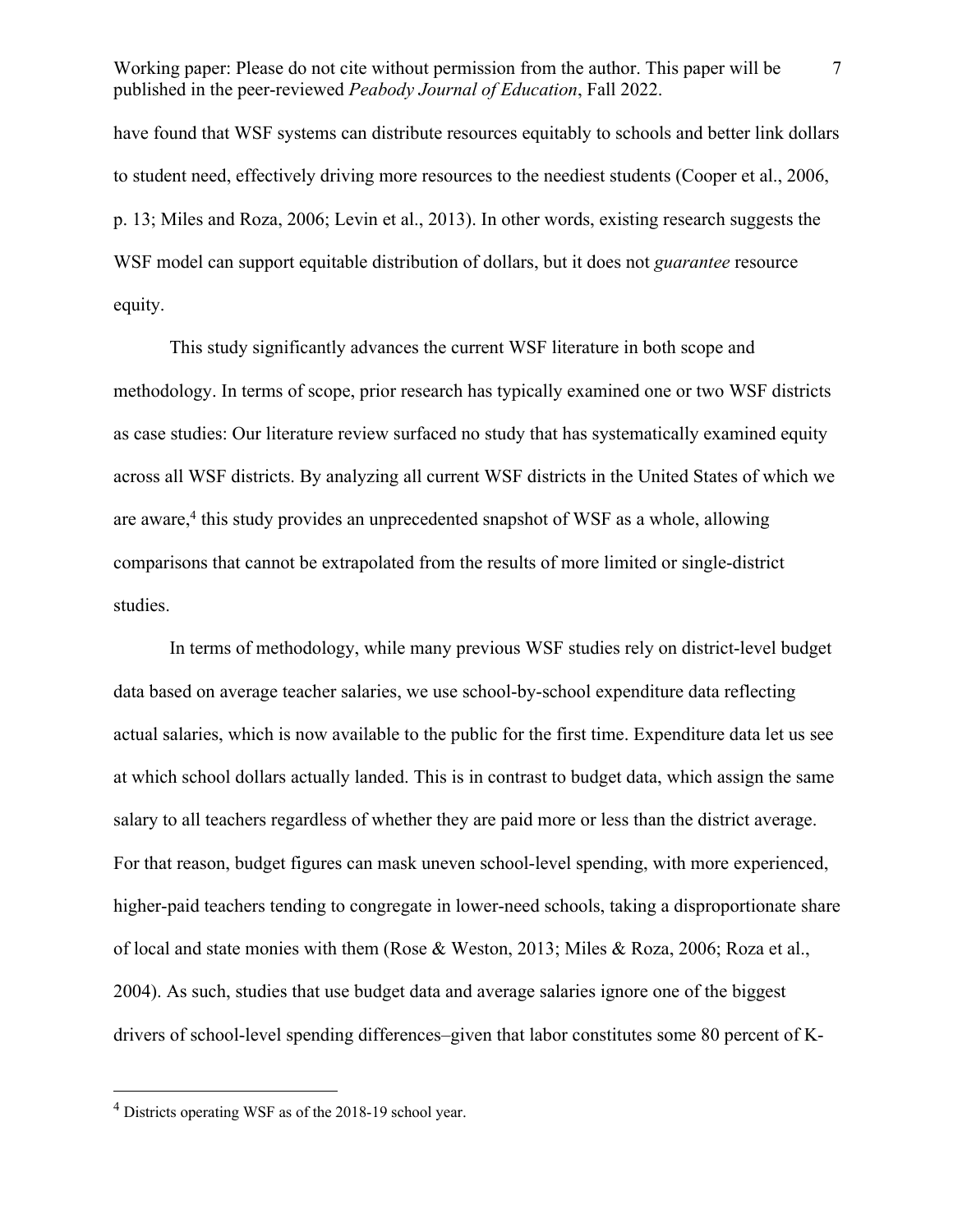12 school spending–and may therefore understate the equity impact of WSF (Hussar et al., 2020). Fortunately, we were able to take advantage of newly available school-by-school spending data that allows a closer look at within-district budget allocations than were possible previously. As part of the 2015 Every Student Succeeds Act, states are required to collect and report comparable school-by-school expenditure data. These data must encompass both personnel (with their actual salaries) and non-personnel spending, as well as a breakout of expenditure by source (federal and state/local funds). States were required to first publish this data on their 2018-19 report cards and must continue to report them annually.

We use this data to analyze the school-by-school spending data to compare within-district spending patterns among WSF districts and a matched set of non-WSF peer districts. As explained in further detail in the methods section, we chose to focus on within-state comparisons for a few key reasons.

For this study, a *progressive* (more equitable) district means that low-income students on average attend schools receiving more dollars per pupil than all other students in the district. Conversely, a *regressive* (less equitable) district means low-income students on average attend schools receiving fewer dollars per pupil than other students.

This study does have limitations. Although we are interested in the question of whether WSF facilitates equitable spending patterns, due to the lack of comparable historical school-byschool spending data, we cannot systematically examine changes before and after all WSF districts implemented their funding models. That is, we can look at *when* districts adopted their WSF formulas, but we cannot measure or control for other shifts that occur in the lead up to or after its adoption. Additionally, we cannot account for all other policy changes in these districts that could potentially impact spending and equity. As such, the results should not be interpreted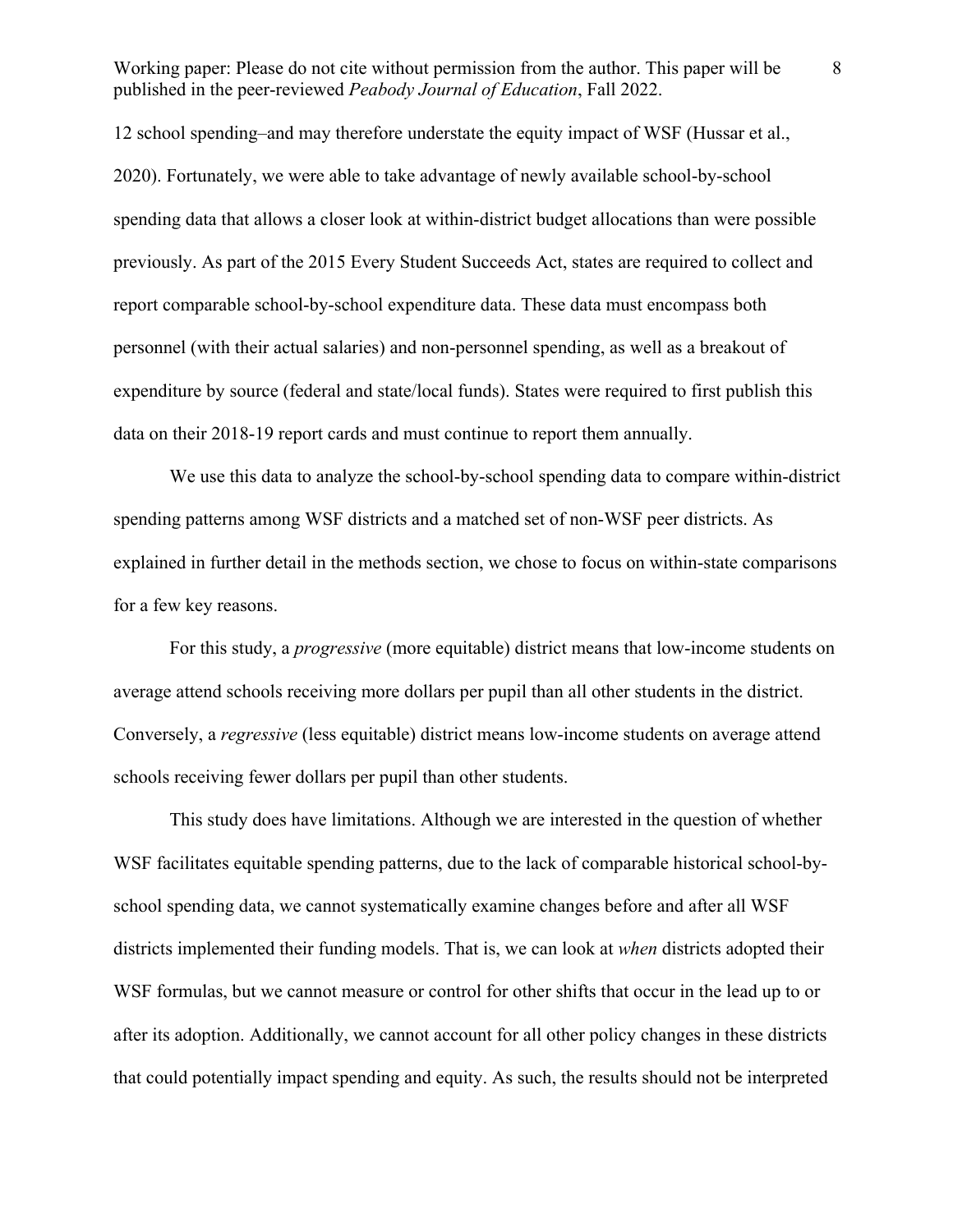as proving causality between using a WSF formula and increased likelihood of a progressive distribution of resources to schools and students. Rather, this study offers a snapshot of the equity landscape in WSF districts compared with similar non-WSF districts in the 2018-19 school year.

Prior research suggests implementation factors and details vary in terms of how district WSF formulas distribute resources to schools and students (Reason Foundation, 2019). Districts' political, budgetary, academic and other contexts vary widely, as do their formula details, including what share of the total district funds are funneled through the WSF formula. For example, Roza et al. (2020) finds that most WSF districts allocate between 30 and 50 percent of their total district funds through their formula, leaving the majority of funds flowing through more staffing- or program-based allocations, or centrally-managed services (like transportation, custodial, and food services). This means that a substantial share of district funds, even among districts we classify as "WSF districts," continue to flow through other mechanisms outside the weighted-student formula. While the WSF formulas may flow progressively within a district, it is possible that other types of spending do not, which could affect our overall results.

This study also provides a framework to analyze intra-district spending patterns using the now publicly-available ESSA school-by-school per-pupil expenditure data. We intentionally used a straightforward, accessible method to evaluate equity that district and state leaders, advocacy groups, and other stakeholders can use to measure the equitable distribution of funding in their communities. These calculations can help inform the public, local and state policymakers, and districts that are currently implementing or considering WSF formulas.

# **Research Questions**

We examine whether low-income students in WSF districts receive more money per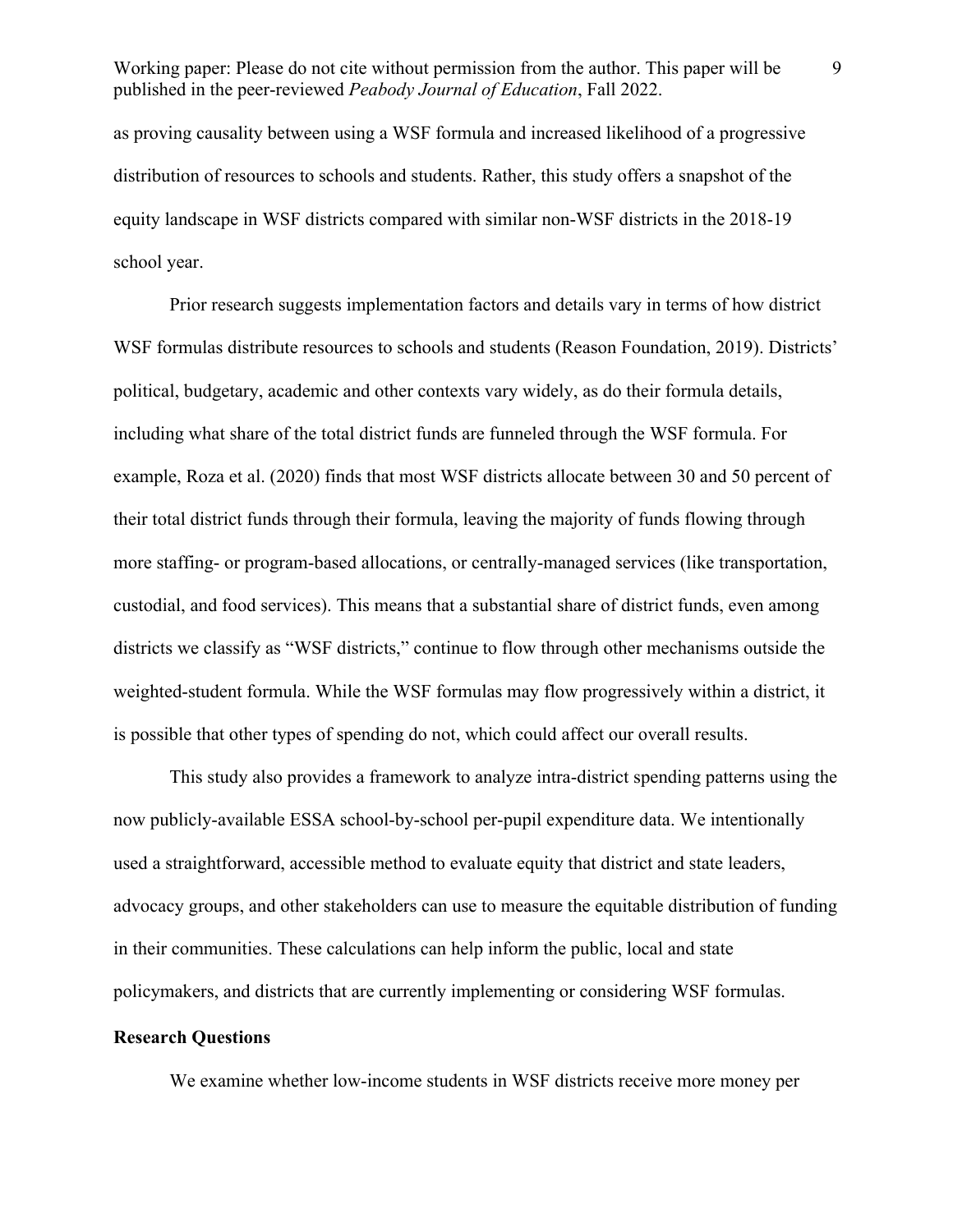student than all other students in the district. We then examine if low-income students are more likely to have increased per-student resources in WSF districts or in comparison districts.

The analysis is guided by the following three main research questions:

- 1. Among WSF districts, how does per-pupil spending compare among schools serving lowincome versus other students?
- 2. Are WSF districts more or less progressive than similar comparison districts?
- 3. Among WSF districts, how does within-district spending equity change over time?

### **Data Sample and Methods**

To narrow our study to WSF districts, we started with earlier work (Roza et al., 2020) to identify all U.S. districts using WSF as of 2017. They began with an extensive review of the literature and public documentation that surfaced an initial set of 38 school districts that selfidentified or had been cited in the literature as utilizing WSF (Koteskey & Snell, 2017; Koteskey, 2016). We then surfaced an additional two districts that began using WSF in fiscal year 2019 (Barnard, 2019). Next, we drew on work from Roza (2020) and Ladd (2008) to identify key criteria for defining the list of WSF districts for the purposes of this study:

"1. Some portion of district funds are allocated to schools on a per-pupil basis and must include funds for staffing, and

2. The funding formula expends different per-student amounts based on weighted student-identified characteristics." (Roza, 2020, p. 8).

We identified 20 districts that met these two criteria as of the 2018-19 school year.<sup>5</sup> While we cannot guarantee these are the only districts using WSF, these 20 represent all districts that

<sup>5</sup> Although Hawaii met our two criteria, we excluded it given that it is a state operating a single school district. We also excluded Springfield Empowerment Zone since it is a group of schools within a district, not a district itself.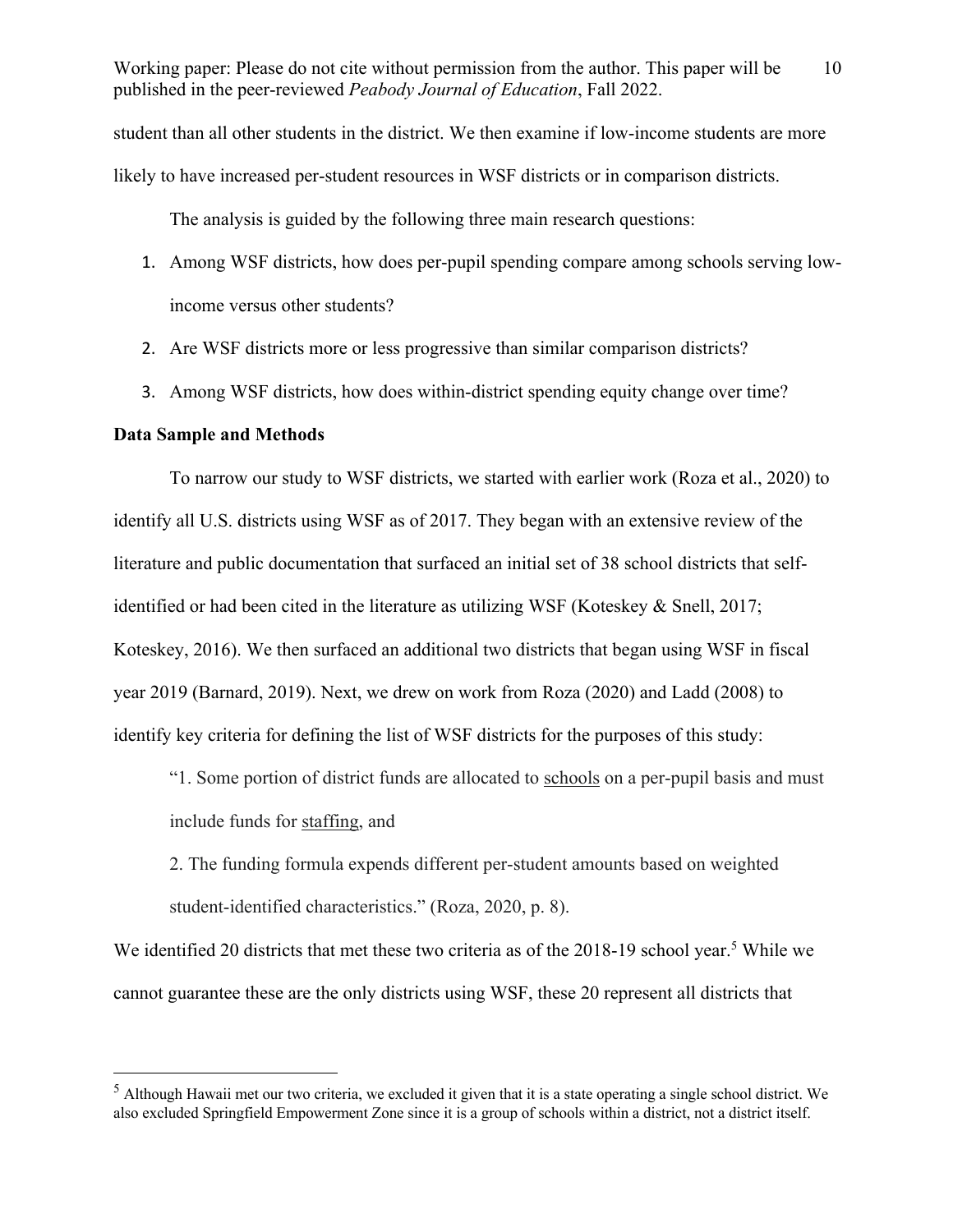surfaced in our literature review that met our criteria. Table 1 below lists those districts and the

year in which they adopted a WSF model.

# **Table 1**

*20 Districts Met Our Criteria for a WSF Model in 2018-2019* 

| <b>District</b>                                                  | <b>Year adopted WSF</b> |
|------------------------------------------------------------------|-------------------------|
| <b>Atlanta Public Schools (Atlanta, GA)</b>                      | 2018                    |
| <b>Baltimore City Public Schools (Baltimore, MD)</b>             | 2008                    |
| <b>Boston Public Schools (Boston, MA)</b>                        | 2011                    |
| Chicago Public Schools (Chicago, IL)                             | 2013                    |
| <b>Cleveland Metropolitan School District (Cleveland, OH)</b>    | 2014                    |
| Denver Public Schools (Denver, CO)                               | 2007                    |
| Douglas County School District (Castle Rock, CO)                 | 2008                    |
| Houston Independent School District (Houston, TX)                | 2000                    |
| Indianapolis Public Schools (Indianapolis, IN)                   | 2017                    |
| Jefferson County Public Schools (Golden, CO)                     | 2015                    |
| Metro Nashville Public Schools (Nashville, TN)                   | 2015                    |
| Milwaukee Public Schools (Milwaukee WI)                          | 2001                    |
| <b>New York City Department of Education (New York City, NY)</b> | 2007                    |
| <b>Newark Public Schools (Newark, NJ)</b>                        | 2011                    |
| <b>Norwalk Public Schools (Norwalk, CT)</b>                      | 2016                    |
| <b>Orleans Parish (New Orleans, LA)</b>                          | 2017                    |
| Poudre School District (Fort Collins, CO)                        | 2007                    |
| Prince George's County Public Schools (Upper Marlboro, MD)       | 2012                    |
| San Francisco Unified School District (San Francisco, CA)        | 2002                    |
| <b>Shelby County Public Schools (Memphis, TN)</b>                | 2018                    |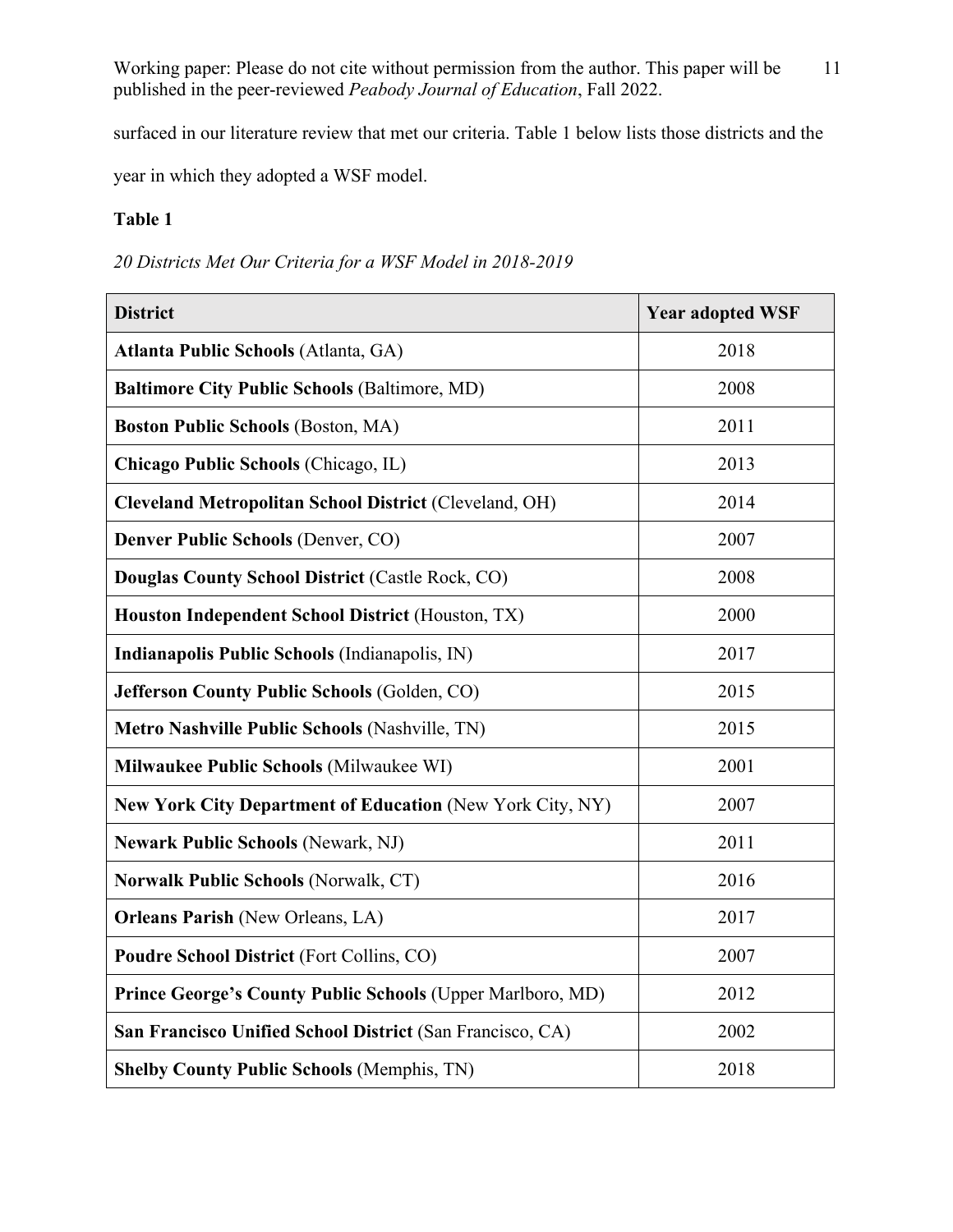We focused on elementary and middle schools with a highest grade of 9th grade or lower. To ignore outliers, we excluded a school if its per-pupil spending figure was less than half or more than double the district's overall weighted average.<sup>6</sup>

To determine how much districts spent, we use current expenditures at the district and school level to focus on monies directly under district control, $<sup>7</sup>$  and we focused on expenditures</sup> of state and local funds at the school site. We excluded federal dollars since those are tied to federal formulas and often earmarked for spending on particular populations, and therefore outside of the district's control. Where possible, we also excluded any central office expenditures not tied to any funding allocation model.<sup>8</sup> Central office expenditures include central office staff salaries, and can also include transportation costs, special education or counseling services, and other dollars that are not tied directly to specific schools.

We followed the "low-income" definition that states chose to report, such as eligibility for federal free-and reduced-price school meals (FRL) or direct certification, a process in which a student can be automatically certified to receive free-and reduced-price school meals if his or her family participates in another public benefit program. A school with a 70 percent FRL population may not be socioeconomically identical to a school in another state where 70 percent

 $6$  Our goal was to include as many schools as possible, but to exclude schools where spending was exceptionally high or low, possibly related to data integrity issues or spending tied to factors beyond the district's allocation methodologies. These rules allowed us to capture all elementary and middle schools for 20 of the 40 total districts. For the other 20 districts, we excluded 0.1 to 5.3% of schools. Excluded schools were often magnet schools, charter schools, or alternative schools, which may not always use the same allocation or expenditure reporting processes as other schools.

 $<sup>7</sup>$  States vary in what they include in their per-pupil calculation, but current expenditures exclude expenditures on</sup> long-term projects or spending not directly related to annual current operating expenses for K-12 or PK-12 students, including debt service, capital projects, community service funds, and adult education.

<sup>&</sup>lt;sup>8</sup> We were unable to subtract out central office expenditures from the New Jersey data, which affected both the WSF district in that state as well as its matched control district.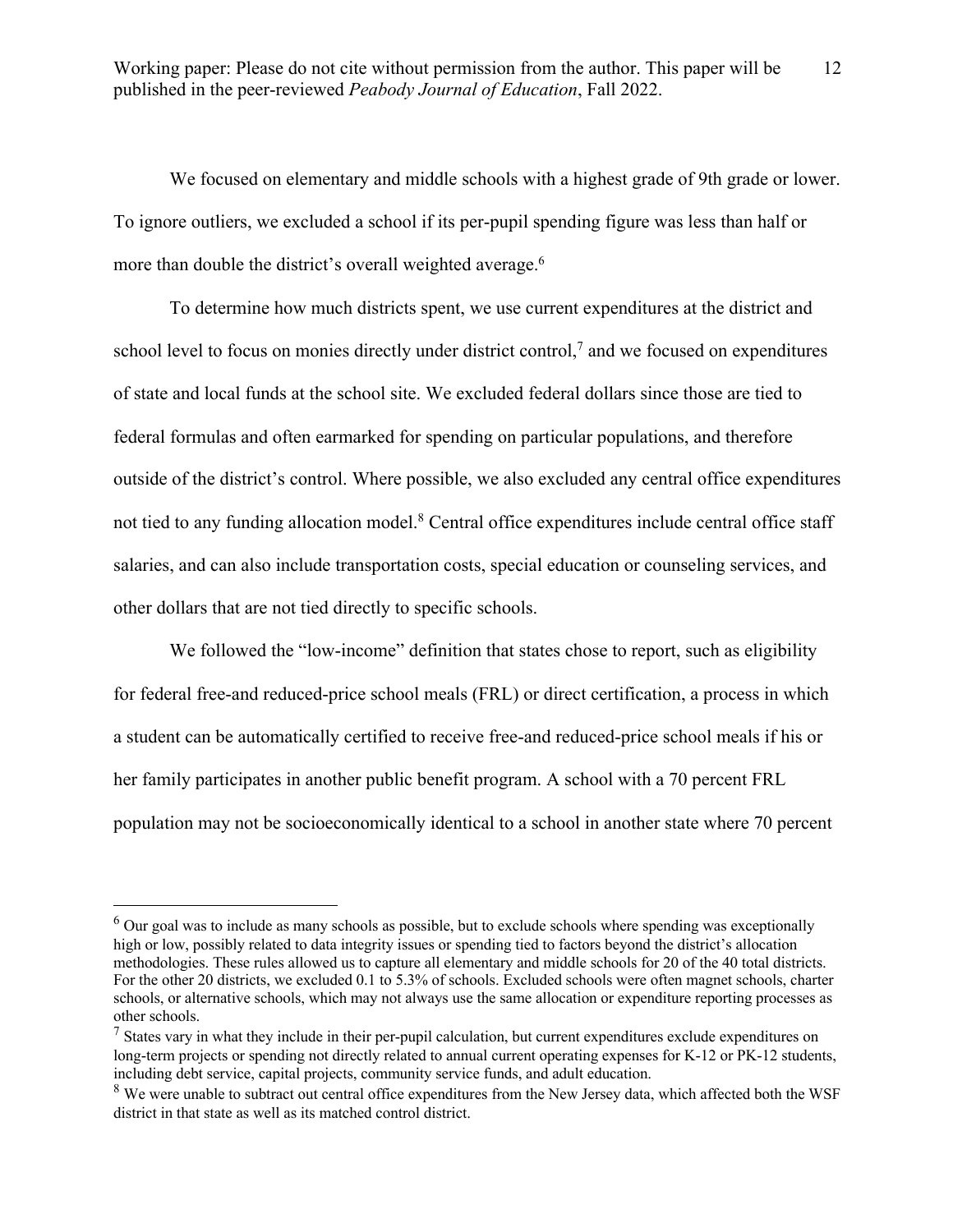of students are directly certified, but our main analysis used the same definition for both WSF and our within-state control districts. Additionally, our analysis was comparing *within-district*  spending to determine whether districts allocated more money to the most and least disadvantaged students regardless of the poverty metric used.

To compare spending at schools attended by the average low-income student in a district to spending at those attended by the average *non*-low-income student in that same district, we adapted a progressivity measure popularized in a 2017 study by Matthew Chingos and Kristin Blagg.9 Whereas Chingos and Blagg made comparisons among districts within *states*, we applied the same methodology to analyze funding equity among schools within *districts*. Specifically, to calculate "progressivity," we assign each school's spending level to all the students in the school. Then for each district, we compute the average spending for low-income students and compare it to the average for all other students. If a district then has a progressivity of \$200, that would imply that, on average, low-income students attended schools that were allocated \$200 more perstudent than the average spent on schools attended by other students.

This progressivity measure allows a student-level analysis that would not otherwise be possible, enabling understanding of the resources experienced by the average low-income student in a district. We chose this method over others because it measures expenditures at the student level within a district, and it is able to account for variations across schools.<sup>10</sup> This method also produces both a categorical determination (is the district's spending progressive or regressive?) and quantifies the direction of the results (by how much is the district progressive or regressive?). To explore differences in resource equity between districts that do and do not have

<sup>9</sup> Chingos, M. & Blagg, K. (2017, May). Do Poor Kids Get Their Fair Share of School Funding? Urban Institute. https://www.urban.org/sites/default/files/publication/90586/school\_funding\_brief\_1.pdf

 $10$  Rather than the McLoone Index, the coefficient of variation, or other measures.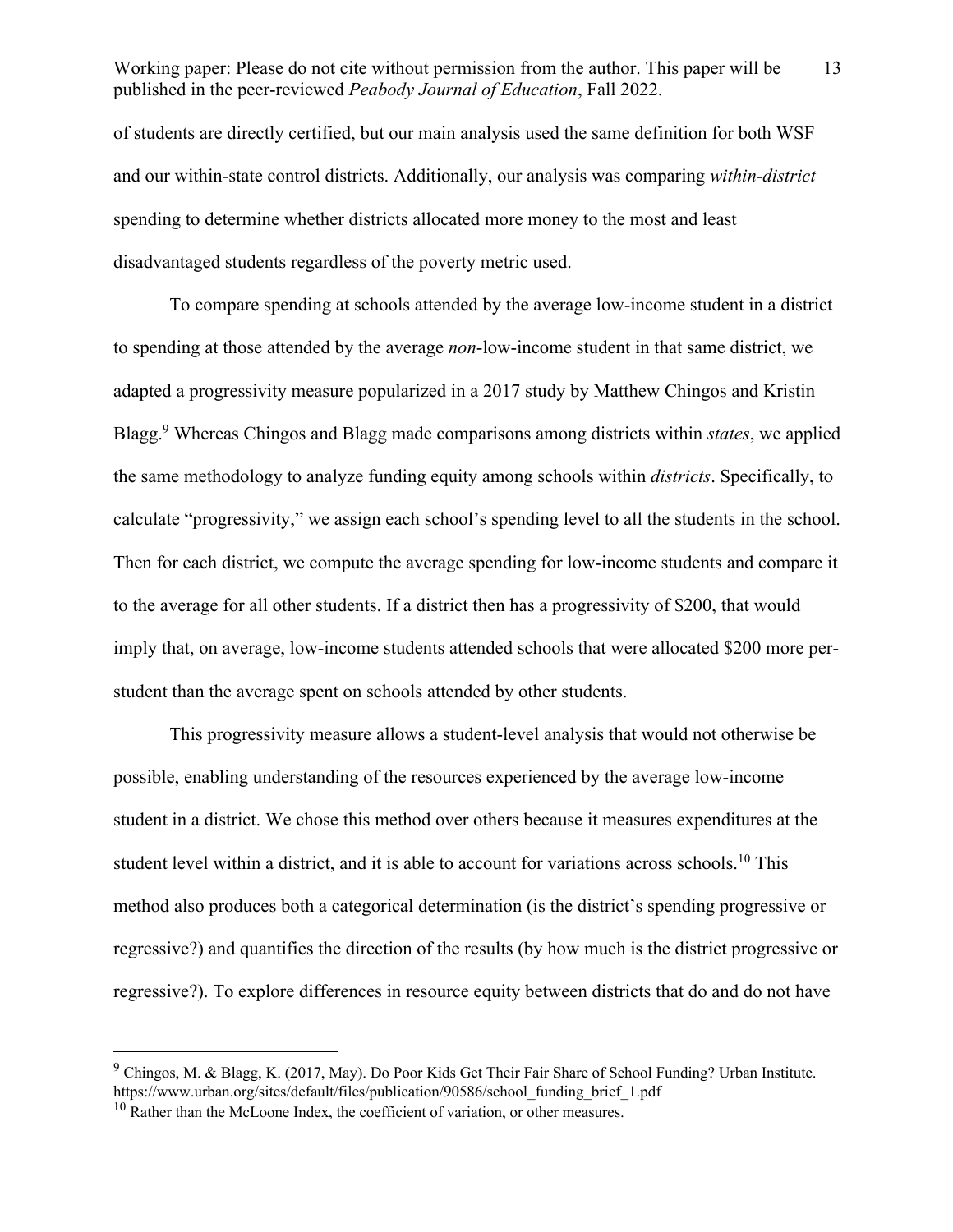14

a WSF allocation model, we created an in-state comparison group of 20 districts similar to our WSF districts in terms of size (total enrollment), per-pupil spending, demographics, and geography, as illustrated in Table 2. All 20 comparison districts distribute resources using a traditional centralized funding approach. We compared districts using NCES Common Core of Data, Census Bureau district finance data, Small Area Income and Poverty Estimates (SAIPE), and district and state education department websites.

Table 2 illustrates the median characteristics of the WSF and comparison districts. The cohorts are closely matched on student poverty rates, community poverty rates, racial/ ethnic demographics, total per-pupil spending, and urbanicity. However, WSF districts tended to be some of the largest urban districts within a state, so using in-state comparisons meant that we were often necessarily selecting smaller districts for the matching cohort. For example, one of the WSF districts is the nation's largest school system, the 1.1 million-student New York City Department of Education. But, since our analysis was focused on within-district equity, we balanced selecting districts with comparable student and community demographics along with similar per-pupil spending levels.

### **Table 2**

| Six comparison characteristics for<br>district-level matching | <b>WSF</b> districts | Comparison<br>districts |
|---------------------------------------------------------------|----------------------|-------------------------|
| % Economically disadvantaged <sup>a</sup>                     | 65%                  | 60%                     |
| <b>Small Area Income Poverty Estimates</b><br>(SAIPE)         | 24%                  | 19%                     |
| % Historically Underserved Students of<br>Color (HUSC)        | 76%                  | 60%                     |

*WSF Districts Versus Comparison Districts on Key Characteristics*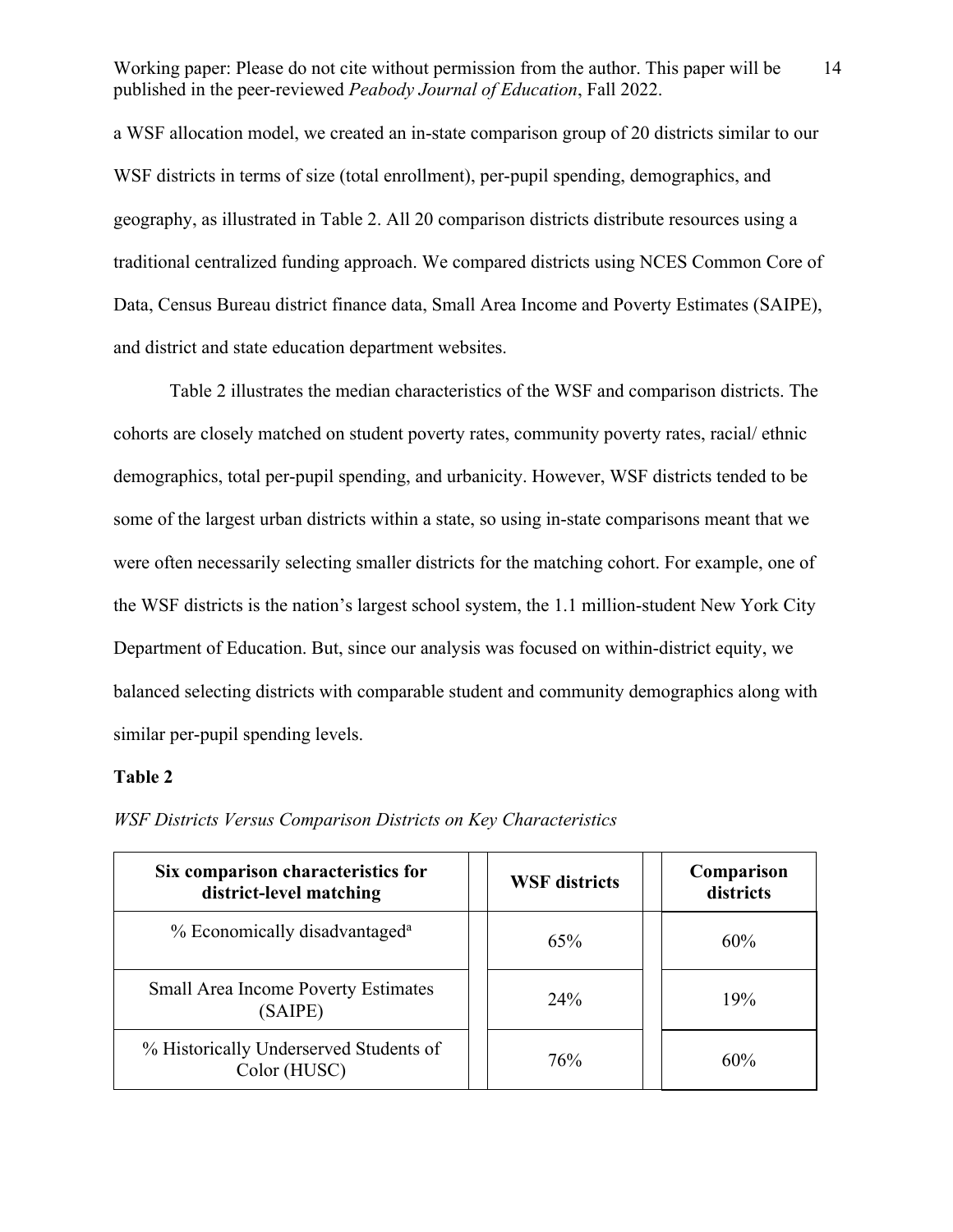| Enrollment                                         | 71,511                                                                                                         | 37,781                                                                                                            |
|----------------------------------------------------|----------------------------------------------------------------------------------------------------------------|-------------------------------------------------------------------------------------------------------------------|
| Per-pupil expenditure                              | \$13,718                                                                                                       | \$13,369                                                                                                          |
| Urbanicity - Census-defined urbanicity<br>category | City: Large $(15)$ ;<br>City: Midsize $(1)$ ;<br>City: Small $(1)$ ;<br>Suburb: Large (3)<br>Suburb: Small (0) | City: Large $(6)$ ;<br>City: Midsize $(5)$ ;<br>City: Small $(3)$ ;<br>Suburb: Large $(5)$ ;<br>Suburb: Small (1) |

*Note.* Numerical categories reflect the median of the respective groups. The urbanicity measure contains a complete list of how many districts fall into each category represented in each cohort.

<sup>a</sup> States use different measures of economic disadvantage, including the number of students who qualify for free or reduced-price lunch, students directly certified, and other such metrics.

We considered going outside of state borders to build the comparison group, but ultimately chose in-state comparisons for several reasons. Many of the next-largest non-WSF districts classified as "City: Large" by NCES were county-level districts disproportionately clustered in a few states with different school configurations than other cities. When we sought other seemingly relevant comparisons, we found that some of the districts on the list had once used WSF formulas but since discontinued their use or were in the process of transitioning to a WSF. We also found that out-of-state comparisons were complicated by state policies and data quality issues. One, state funding formulas vary in terms of both how much the state provides as well as how the funds are distributed across schools and districts. Two, states have different policies and prescriptions for spending, including class size policies, staffing prescriptions, salary and benefits rules that can complicate comparisons across states. Three, even though all states are required to report school-by-school spending data, and many do so in similar ways, they often include or exclude different categories of funds that make cross-state comparisons difficult. And four, states report varying definitions for "low-income" students, and we relied on each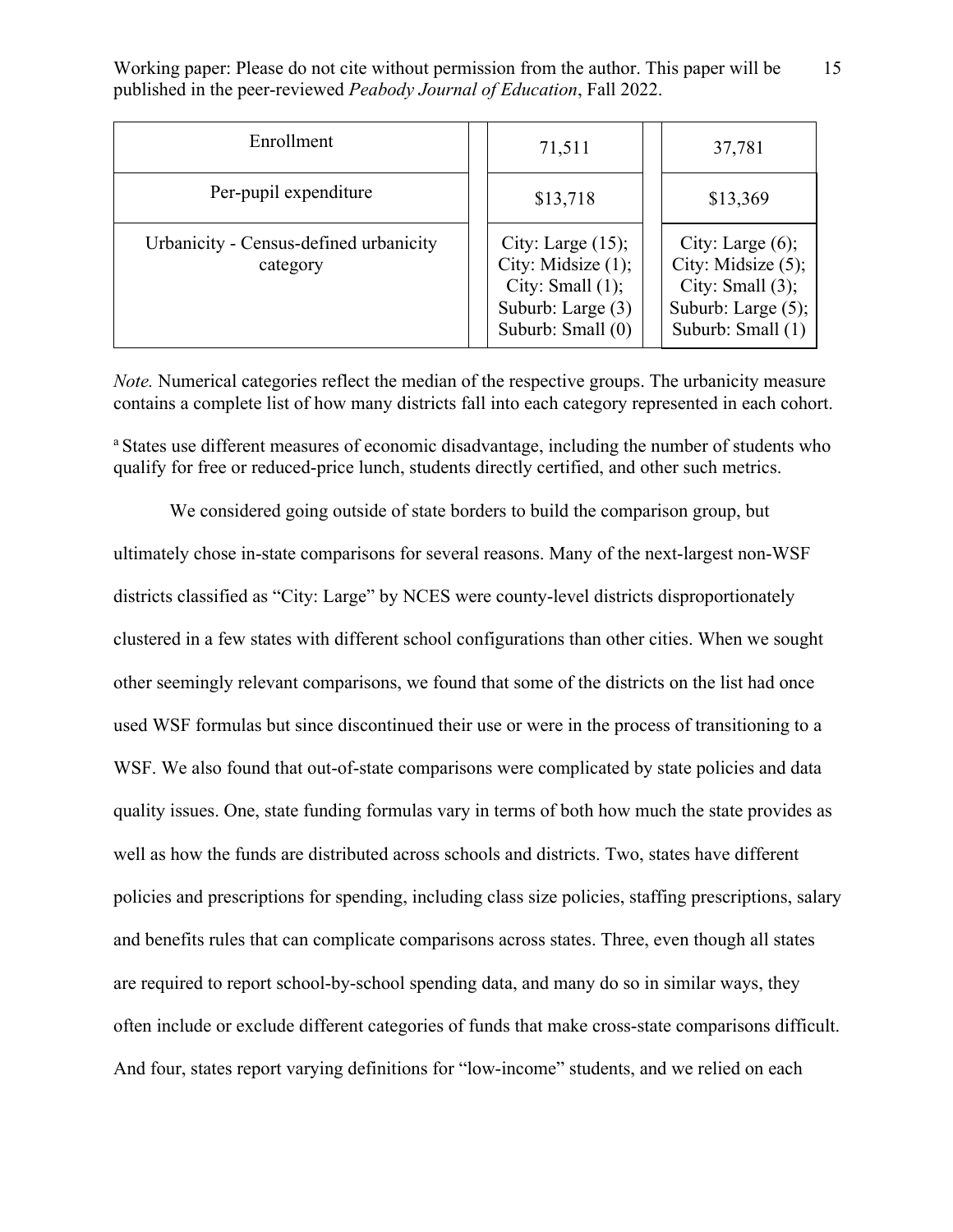state's definition.

While we did not have sufficient data to offer a true longitudinal analysis, we conducted two sub-analyses to determine if WSF districts became more or less progressive over time. First, we bucketed the WSF districts based on when they adopted their WSF model. We categorized states as "recent WSF adopters" if they began using their WSF formula in our last three years of data (school year 2015-16 through 2017-18), "medium-term WSF adopters" if the district adopted its WSF formula in the last 4-9 years (school year 2008-2009 through 2014-15), and "long-term WSF adopters" if the district first implemented its WSF formula 10 or more years ago (school year 2007-08 or earlier). Additionally, we were able to find comparable longitudinal data for three WSF districts that allowed us to examine whether those districts have become more or less progressive over time. We present the findings of these analyses below.

### **Results**

Looking at resource equity within the full population of WSF districts, we find that 18 of the 20 WSF districts (90%) drive more dollars per pupil to schools attended by the average lowincome student. As shown in Table 3, the WSF districts spend an average of \$336 (3.9%) more per pupil at schools attended by the average low-income student. The most progressive WSF district, Denver, spends \$1,485 (19.6%) more per pupil on these students; the most regressive WSF district, Orleans Parish, spends \$593 (5.6%) less.

### **Table 3**

*On Average, WSF Districts Are Slightly More Progressive than Comparison Districts* 

| $%$ of districts that | Average                                | Average | Range of                                    | Range of           |
|-----------------------|----------------------------------------|---------|---------------------------------------------|--------------------|
|                       | allocate resources   progressivity (%) |         | progressivity $(\$)$   progressivity $(\%)$ | progressivity (\$) |
| progressively         |                                        |         |                                             |                    |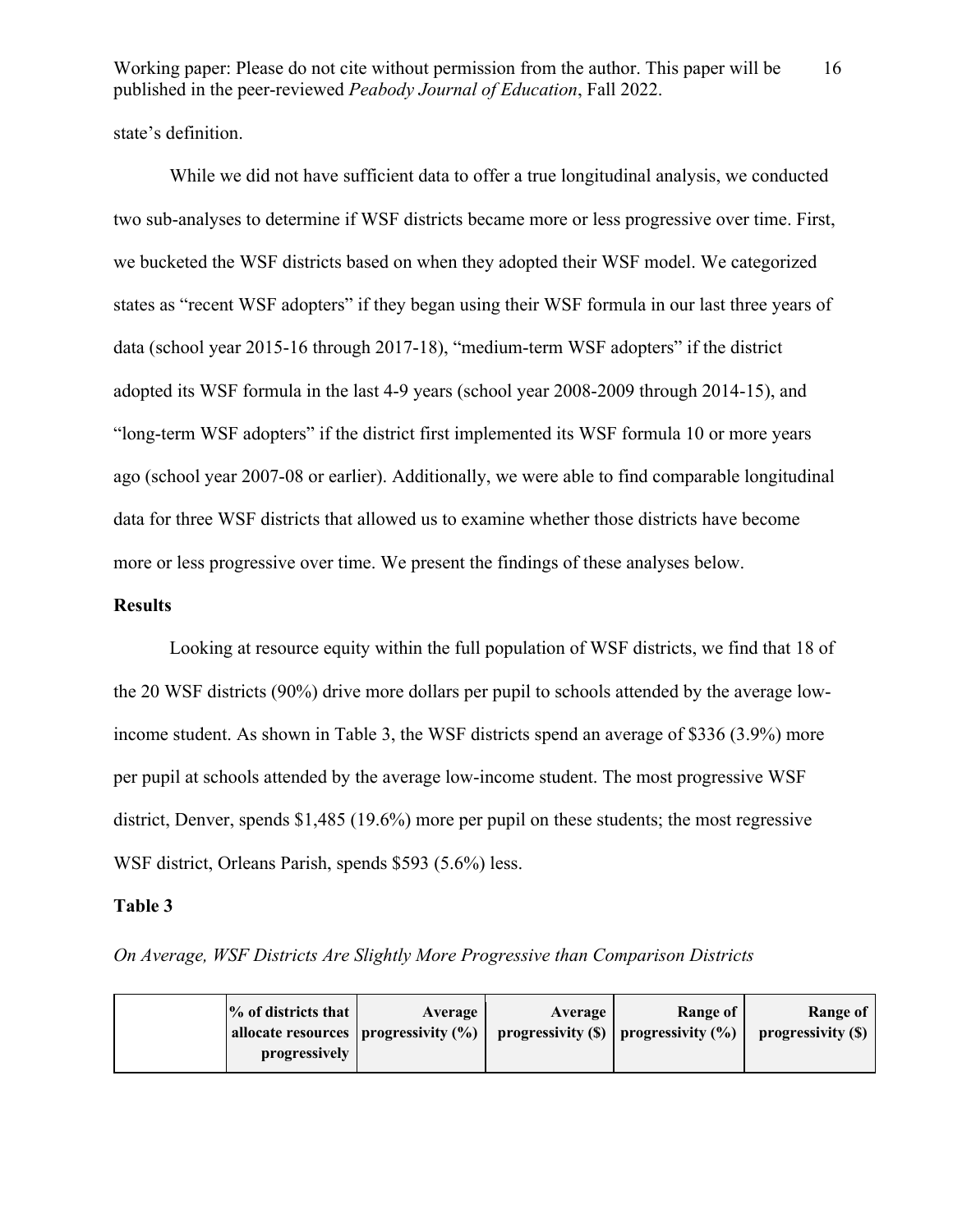| districts | WSF   $90\%$ (18 of 20)               | $3.9\%$ |       | \$336 $\vert$ -5.6% to 19.6% $\vert$ -\$593 to \$1,485 |                   |
|-----------|---------------------------------------|---------|-------|--------------------------------------------------------|-------------------|
| districts | <b>Comparison</b>   $85\%$ (17 of 20) | 2.3%    | \$207 | $-1.4\%$ to 5.8%                                       | $-$ \$94 to \$572 |

Looking at resource equity among within-state comparison districts, we find that 17 out of 20 (85 percent) comparison districts spend more per pupil for low-income students. On average across the entire cohort, the non-WSF districts spend \$207 (2.3%) more on their lowincome students as compared to all other students. (See Appendix Table A1 for the results of all 20 WSF districts and the 20 comparison districts.)

Turning to our analyses of how district spending equity might change over time, we find that districts that have been using WSF longer are more progressive. As Table 4 shows, recent adopters are the least progressive among all WSF districts. In fact, the only two WSF districts that are regressive are those that have begun using a WSF formula within the last three years. In contrast, all other WSF districts are progressive, and the long-term WSF districts are the most progressive group. This could be suggestive evidence that WSF districts become more progressive over time, although we cannot definitively assume the progress is due to the duration that the district has used WSF.

## **Table 4**

|  |  |  |  |  |  | Long-Term WSF Districts Are More Progressive than More Recent Adopters |
|--|--|--|--|--|--|------------------------------------------------------------------------|
|--|--|--|--|--|--|------------------------------------------------------------------------|

| <b>WSF Districts, By Time Since Adopted</b> |           |                    |                      |  |
|---------------------------------------------|-----------|--------------------|----------------------|--|
|                                             | # of $ $  | Average            | Average              |  |
|                                             | districts | progressivity (\$) | progressivity $(\%)$ |  |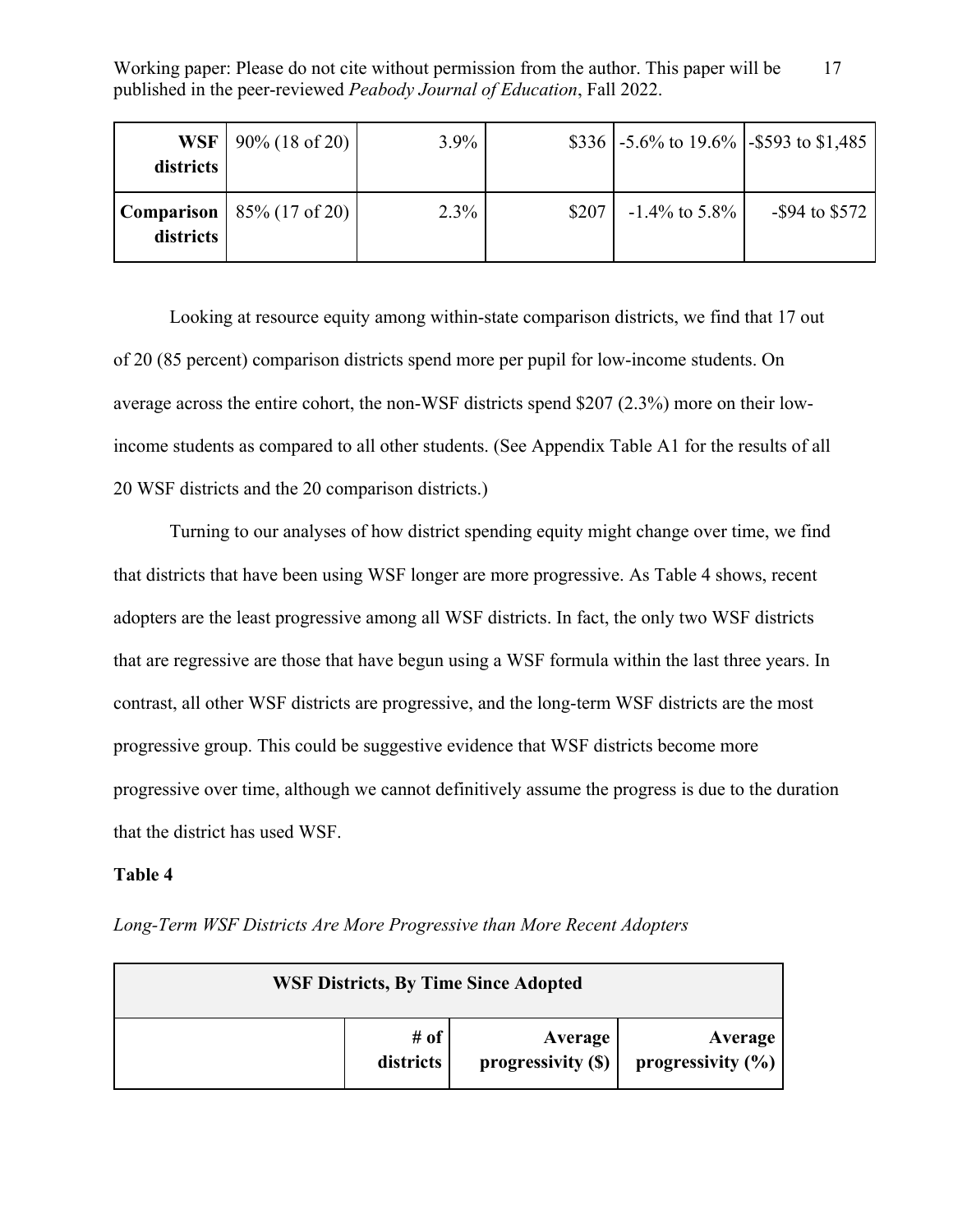18

| Recent WSF adopters      |   | $-$ \$41 | 0.1%    |
|--------------------------|---|----------|---------|
| Medium-term WSF adopters |   | \$338    | $3.2\%$ |
| Long-term WSF adopters   | Ω | \$546    | 6.4%    |

In addition, we received historical expenditure data directly from three districts. These data are necessarily more limited, but they did allow us to examine how progressive these districts were around the time of WSF implementation and after. The 2018-2019 school year marks 1-3 years post-adoption for the recent adopter, Indianapolis Public Schools, 4-10 years post-adoption for the mid-range implementer, Metro Nashville Public Schools; and 10-plus years post-adoption for the veteran WSF user, Denver.<sup>11</sup> In the year of WSF adoption and subsequent two years after, the recent adopter, Indianapolis Public Schools, became more equitable in driving a greater share of per-pupil dollars to low-income students. That said, Indianapolis was already becoming steadily more equitable by this metric, although still regressive overall, in the two years prior to adoption (the years where data were available for us to analyze). The district became progressive two years after implementation (school year 2018-19). The mid-range WSF user, Metro Nashville Public Schools, also became more equitable each year, increasingly spending more per-pupil on low-income students than it did on other students, although that was not true in our last year of data, 2018-19.

The veteran WSF district, Denver Public Schools, has seen large equity gains from the

 $11$  Given the general unavailability of school-level expenditure data for prior years, we narrowed our analysis to three districts with varying years of implementation that did have data available. Due to differences in calculation methods and included expenditures, financial data from earlier years may not be directly comparable to school year 2018-19 data.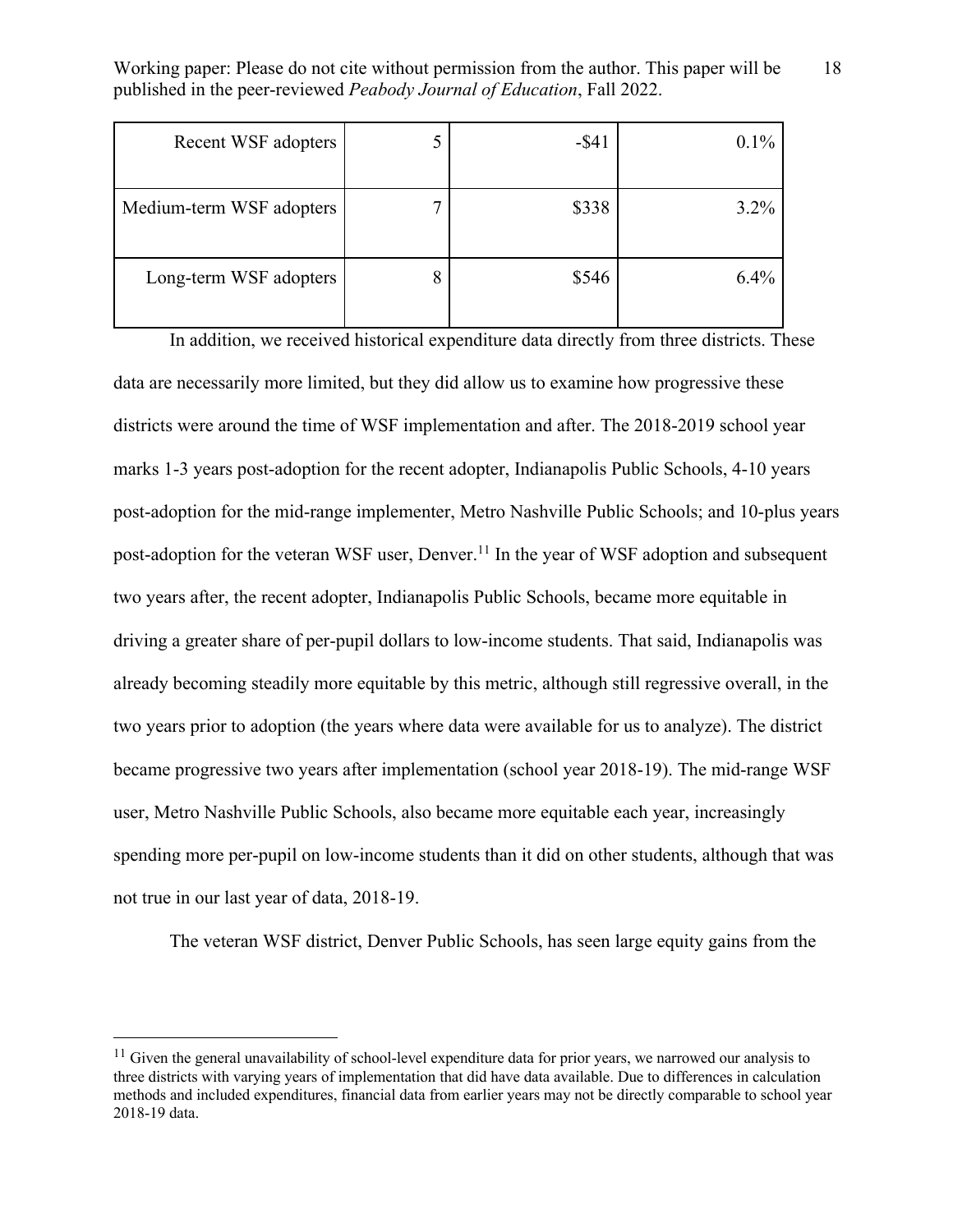year before it implemented WSF.<sup>12</sup> The year prior to adopting WSF, Denver spent about \$50 more on its low-income students than other students. In school year 2018-19, over a decade after adopting its WSF formula, Denver is now allocating over \$1,400 more to low-income students than it is to all other students.

## **Discussion**

Do at-risk students in districts that currently allocate dollars under a WSF model receive more funding than their peers in the same district? Our findings suggest the answer is yes. Do districts currently using an iteration of this decentralized school funding method distribute dollars *more* equitably on average than districts using traditional, centralized staff-based allocation models? That picture is more nuanced, but our findings suggest that this answer is also yes: WSF districts do appear slightly more progressive than comparison districts with traditional budgeting models.

It's noteworthy that the findings show that most of the districts in our study did distribute their combined state and local dollars in a way that was considered progressive: Across all 40 districts included in this study, 35 spent more on low-income students as compared to all other students. While these districts are hardly representative of all districts, our findings challenge the popular narrative that districts systematically give disadvantaged students less than their peers<sup>13</sup> (Martin, 2016; Sargrad, 2016).

Our findings highlight the importance of including all dollars districts allocate to schools and analyzing actual expenditures rather than budget numbers. Simply examining the weights in the WSF student formula does not necessarily predict which students will actually receive

<sup>&</sup>lt;sup>12</sup> Reliable data were not available for all years between implementation in 2006-07 and 2018-19.

 $13$  Although, importantly, this study does not address adequacy, or the question of how much more is enough.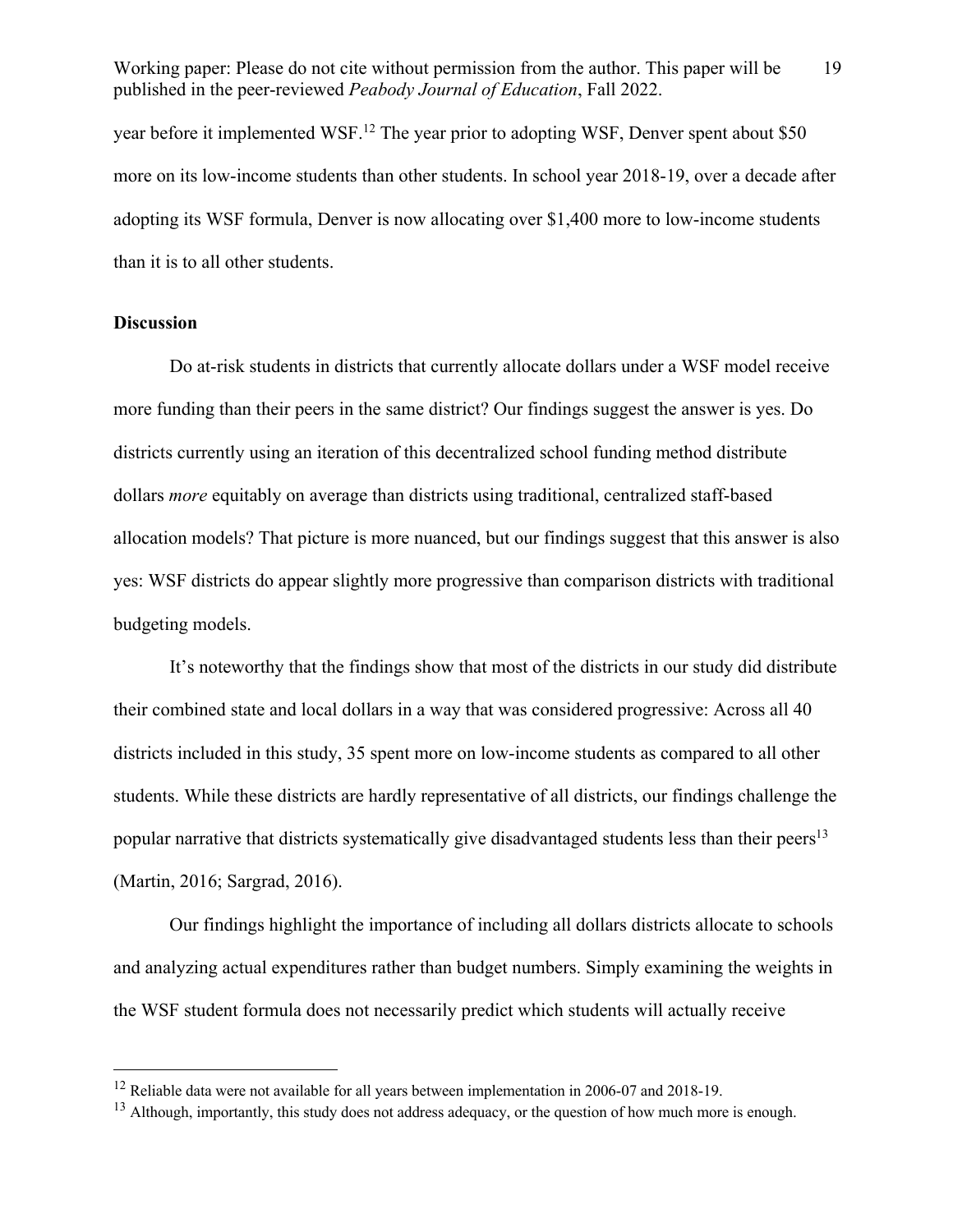additional resources, or how much. For example, while progressive, the magnitudes of the spending differences were typically quite small (\$336 per pupil for WSF districts, and \$207 for centralized staffing-based districts) relative to a total average spending of roughly \$13,000 per pupil. Given the scale of the differences, many will argue that districts could or should do more to ensure that funding is deployed to properly meet the needs for low-income students. To put the dollar differences in perspective, spending \$336 more per pupil means that, for an average school that enrolled 500 students, a school with all low-income students would receive \$168,000 more than a school of the same size with zero low-income students. Roughly speaking, that might translate to two additional full-time staff members for the low-income school.

Overall, our findings suggest the importance of a long-term commitment to equitable spending, and WSF formulas may be one tool to accomplish that. Comparing WSF districts by when they first adopted a WSF formula, more recent adopters were on average less progressive in allocating their dollars than other WSF districts. The *most* progressive WSF districts were long-term WSF users that have been allocating student-based budgets to schools consistently for 10 years or more. While our analyses cannot account for other changes in the districts during these years, our examination of three districts representing different stages of WSF implementation offers preliminary but promising evidence that switching from a traditional, centralized staffing-based allocation model to a decentralized, WSF allocation model may potentially allow for both immediate gains in progressivity as well as long-term increases over time. This is an area for further study when longitudinal data is available for more districts.

It's possible, and even likely, that districts are intentionally shaping their WSF formulas over time to improve resource equity. Given that equity concerns are the top reason districts adopt WSF in the first place (Roza et al., 2020), it is possible these districts adopted the WSF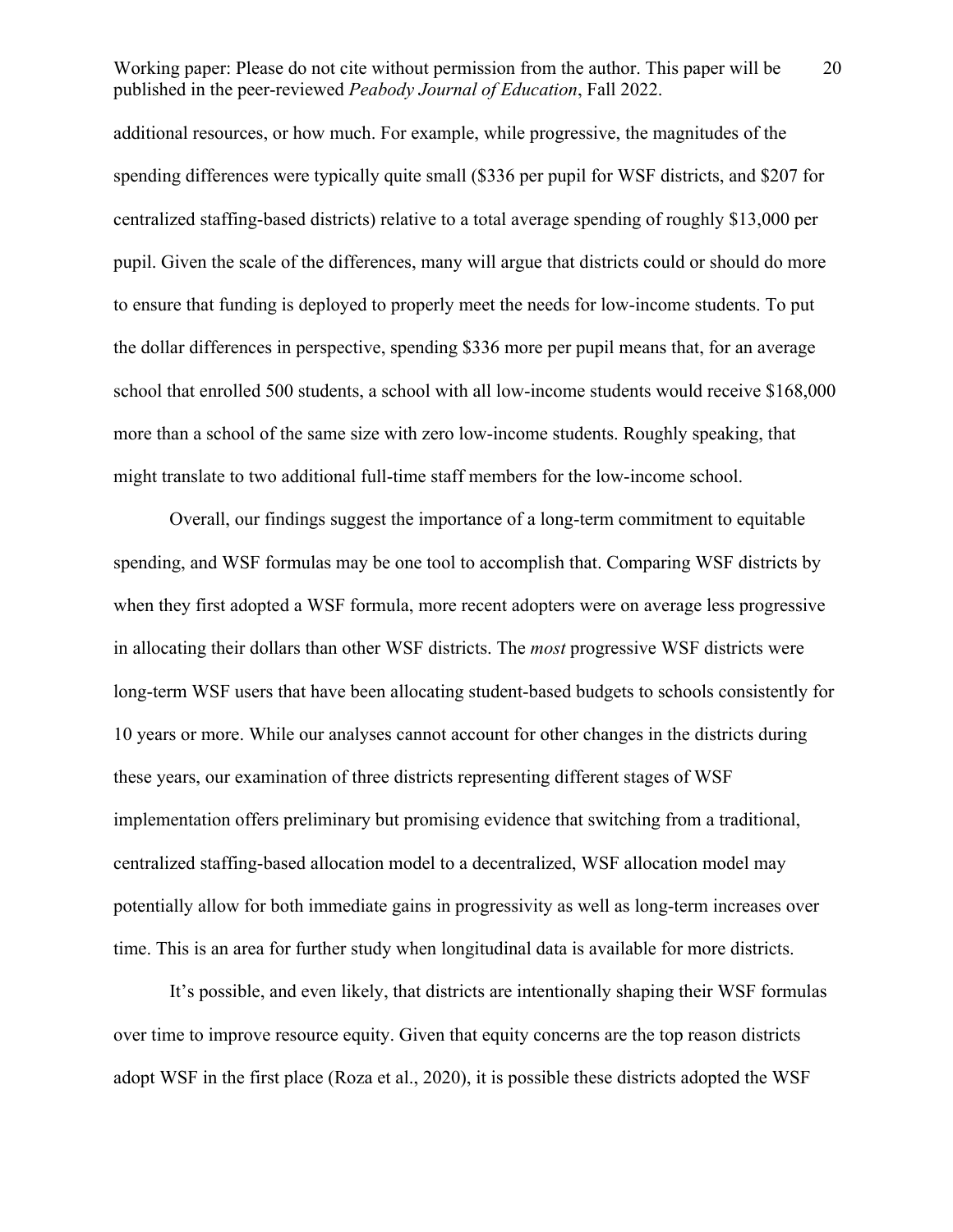allocation strategy precisely to combat stubborn pre-existing resource equity issues. As these WSF districts hone their formula, or if they allocate a higher share of their expenditures through the weighted formula, their spending patterns may become even more progressive. WSF may offer a relatively expedient—and therefore practical—way to promote the equitable allocation of resources. In the absence of a WSF formula, districts seeking to target resources to low-income students face options such as redirecting program dollars or rejiggering staffing formulas. These could prove politically challenging as constituents of current programs and staffing patterns resist efforts at redistribution.

While this study is focused on the equitable distribution of financial resources, WSF systems are also implemented to give the leaders closest to the students, namely principals, more flexibility and autonomy in choosing how to spend their funds on behalf of those students. Of course, these mechanisms are in service of a larger goal--to improve student outcomes--and continued research is needed to shed light on the relationships between district decisions, funding allocations for schools, the equitable distribution of resources, and the resulting student outcomes.

Perhaps most importantly, this paper establishes a new approach to investigating equity at the district level. Because each district has a different makeup of poverty across schools, this analysis applies a methodology not used before at the unit of the school to investigate and compare intra-district equity with the use of the progressivity analysis. It's a method that districts and state leaders, advocacy groups, and others can apply in any district with uneven poverty enrollments across schools. The newly available ESSA financial transparency data will undoubtedly raise interest in how well districts are doing when it comes to directing a disproportionate share of dollars to higher needs schools. The methodology we use in this paper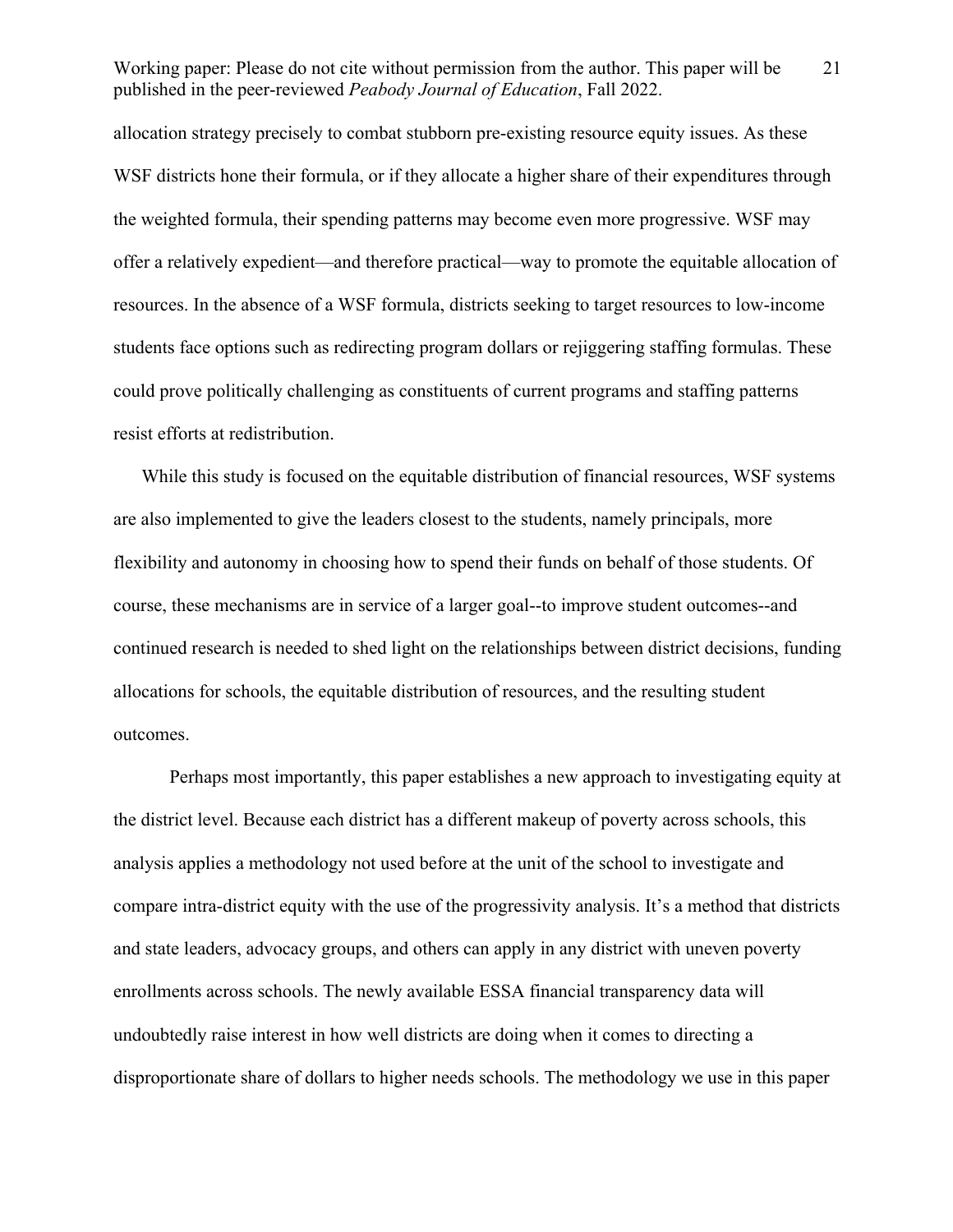could help district leaders begin to explore their newly emerging school-by-school financial data.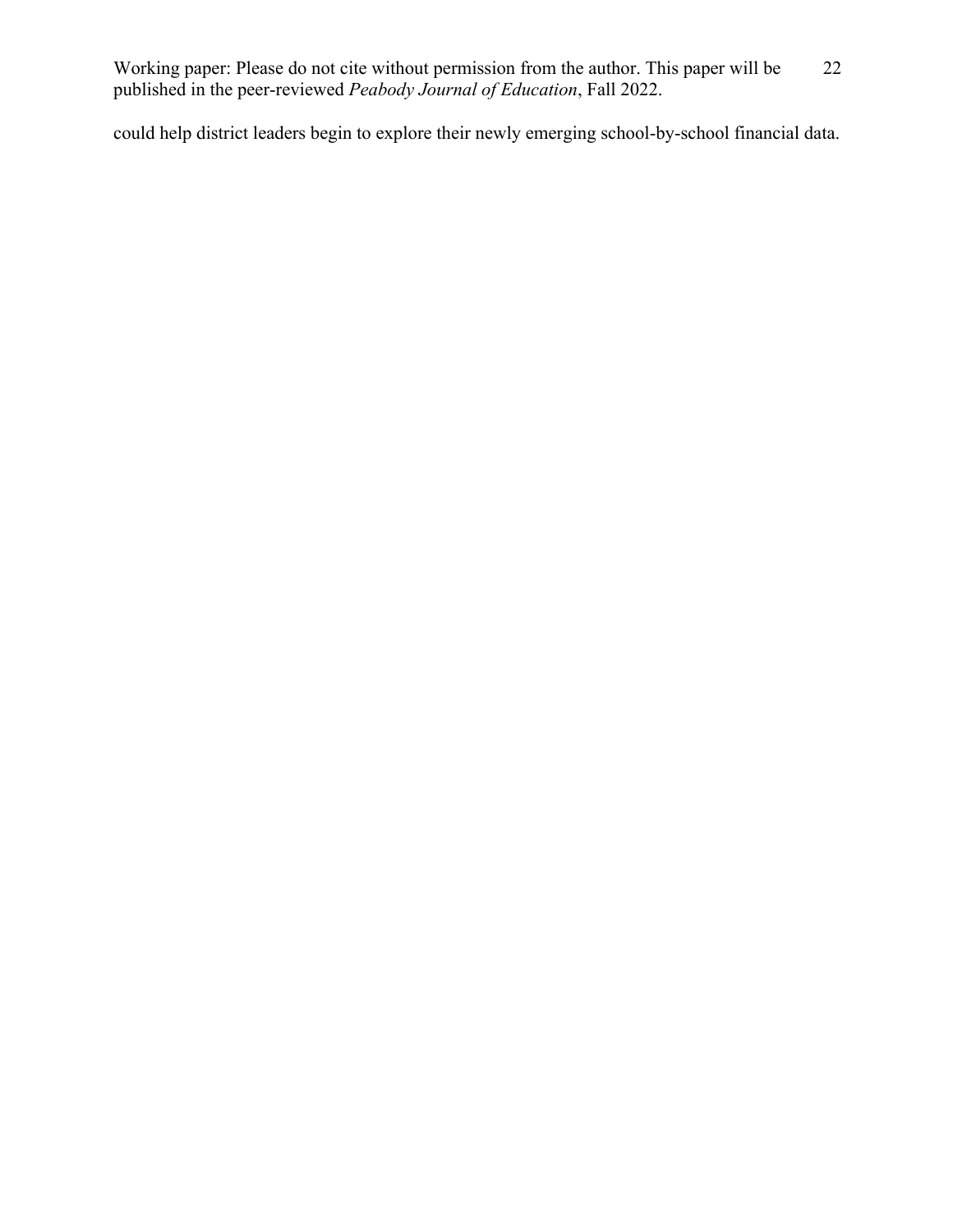### **References**

American Rescue Plan Act of 2021, P.L. 117-2 § 2004. (2021).

https://www.congress.gov/bill/117th-congress/house-bill/1319/text#toc-

HAC039C3541884A6CBB0A1EE4627B3043

- Baker, B. D. (2009). Within-district resource allocation and the marginal costs of providing equal educational opportunity: Evidence from Texas and Ohio. *Education Policy Analysis Archives*, *17*(3). https://doi.org/10.14507/epaa.v17n3.2009
- Carr, M. J., Gray, N. L., & Holley, M. J. (2007). Shortchanging disadvantaged students: An analysis of intra-district spending patterns in Ohio. *Journal of Educational Research & Policy Studies*, *7*(1), 36-53.

https://eric.ed.gov/?q=School+funding+equity&pr=on&id=EJ809432

- Chambers, J., Levin, J., & Shambaugh, L. (2010). Exploring weighted student formulas as a policy for improving equity for distributing resources to schools: A case study of two California school districts. *Economics of Education Review*. 29. 283-300. https://doi.org/10.1016/j.econedurev.2009.09.005
- Chingos, M. & Blagg, K. (2017, May). *Do Poor Kids Get Their Fair Share of School Funding?* Urban Institute.

https://www.urban.org/sites/default/files/publication/90586/school\_funding\_brief\_1.pdf

- Cooper, B. S., DeRoche, T. R., Ouchi, W. G., Segal, L. G., 7 Brown, C. (2006). *Weighted student formula: Putting funds where they count in education reform.* Education Working Paper Archive. https://eric.ed.gov/?id=ED509021
- The Education Trust–West (2005). *California's hidden teacher spending gap: How state and district budgeting practices shortchange poor and minority student and their schools.*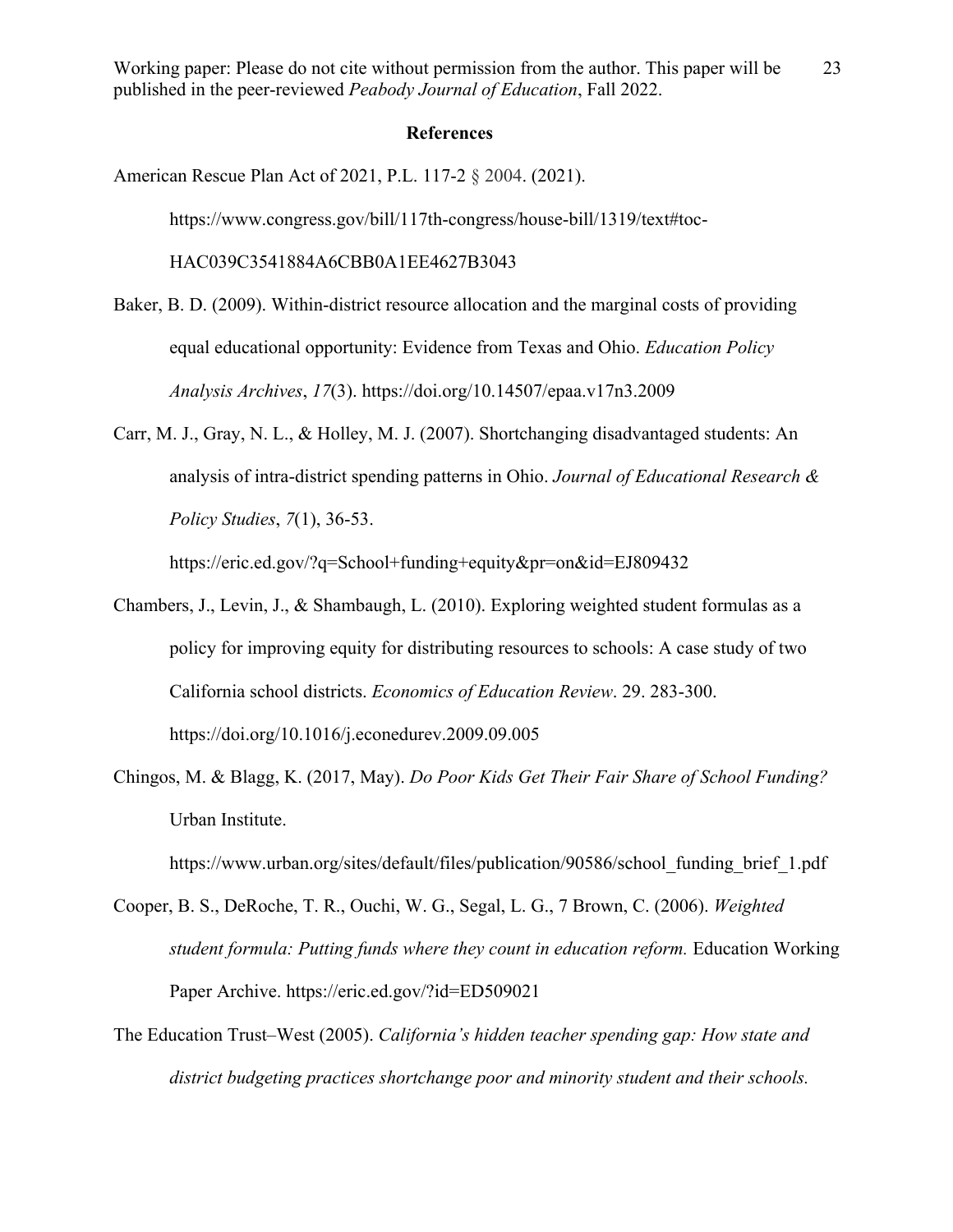https://west.edtrust.org/resource/californias-hidden-teacher-spending-gap-how-state-anddistrict-budgeting-practices-shortchange-poor-and-minority-students-and-their-schools-2/

Goldhaber, D., Quince, V., & Theobald, R. (2019) Teacher quality gaps in U.S. public schools: Trends, sources, and implications. *Phi Delta Kappan*. 100(8):14-19. https://kappanonline.org/teacher-quality-gaps-us-public-schools-trends-sourcesimplications-goldhaber-quince-theobald/

- Hussar, B., Zhang, J., Hein, S., Wang, K., Roberts, A., Cui, J., Smith, M., Bullock Mann, F., Barmer, A., & Dilig, R. (2020). *The Condition of Education 2020*. NCES 2020-144. U.S. Department of Education, National Center for Education Statistics. https://nces.ed.gov/pubsearch/pubsinfo.asp?pubid=2020144
- Heuer, R., & Stullich, S. (2011). *Comparability of state and local expenditures among schools within districts: A report from the study of school-level expenditures.* U.S. Department of Education, Office of Planning, Evaluation and Policy Development, Policy and Program Studies Service.
- Kaufman, P., Bradby, D. (1992). *National education longitudinal Study of 1988: characteristics of at-risk students in NELS:88.* U.S. Department of Education, Office of Educational Research and Improvement, National Center for Education Statistics.
- Koteskey, T. (2016, April 1). *Weighted Student Formula Brings School Funding Into 21st Century*. Reason Foundation. http://reason.org/news/show/weighted-student-formulabrings-sch
- Koteskey, T., & Snell, L. (2017, July). *Trends in student-based budgeting 2017* [Conference presentation]. Future of Education Finance Summit - Allovue, Baltimore, MD.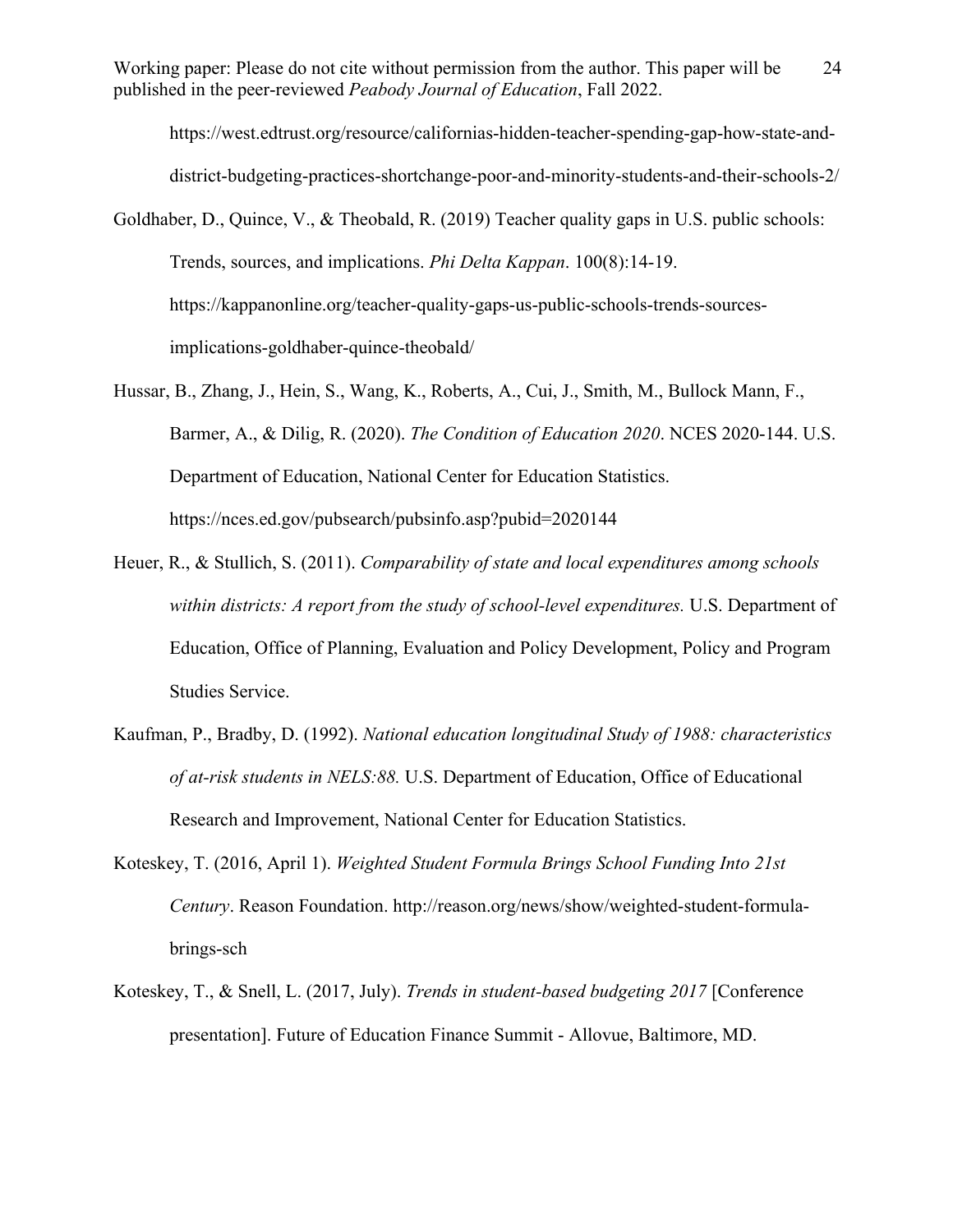- Ladd, H. F. (2008). Reflections on equity, adequacy, and weighted student funding. *Education Finance and Policy*, *3*(4), 402-423. https://doi.org/10.1162/edfp.2008.3.4.402
- Lafortune, J., Rothstein, J., & Whitmore Schanzenbach, D. (2018). School Finance Reform and the Distribution of Student Achievement. *American Economic Journal: Applied Economics*, *10* (2): 1-26. https://doi.org/10.1257/app.20160567
- Levin, J., Chambers, J., Epstein, D., Mills, N., Archer, M., Wang, A., & Lane, K. (2013). *Evaluation of Hawaii's weighted student formula.* American Institutes for Research. http://www.air.org/files/AIR\_Evaluation\_of\_Hawaiis\_Weighted\_ Student Formula Full Report06-19-13.pdf
- Malen, B., Dayhoff, J., Egan, L., & Croninger, R. G. (2017). The challenges of advancing fiscal equity in a resource-strained context. *Educational Policy, 31*(5), 615-642. https://doi.org/10.1177/0895904815613445
- Martin, J. (2016, May 13). *Congress battles it out on supplement-not-supplant draft*. ESEA Network. https://www.eseanetwork.org/news-and-resources/blogs/used/congress-battlesit-out-on-supplement-not-supplant-draft
- Miles, K. H., & Roza, M. (2006). Understanding student-weighted allocation as a means to greater school resource equity. *Peabody Journal of Education*, *81*(3), 39-62.
- Petko, M. (2005). *Weighted student formula (WSF): What is it and how does it impact educational programs in large urban districts?* National Education Association.
- Barnard, C. (2019). *The weighted student formula yearbook, 2019.* Reason Foundation. https://reason.org/policy-study/weighted-student-formula-yearbook-2019/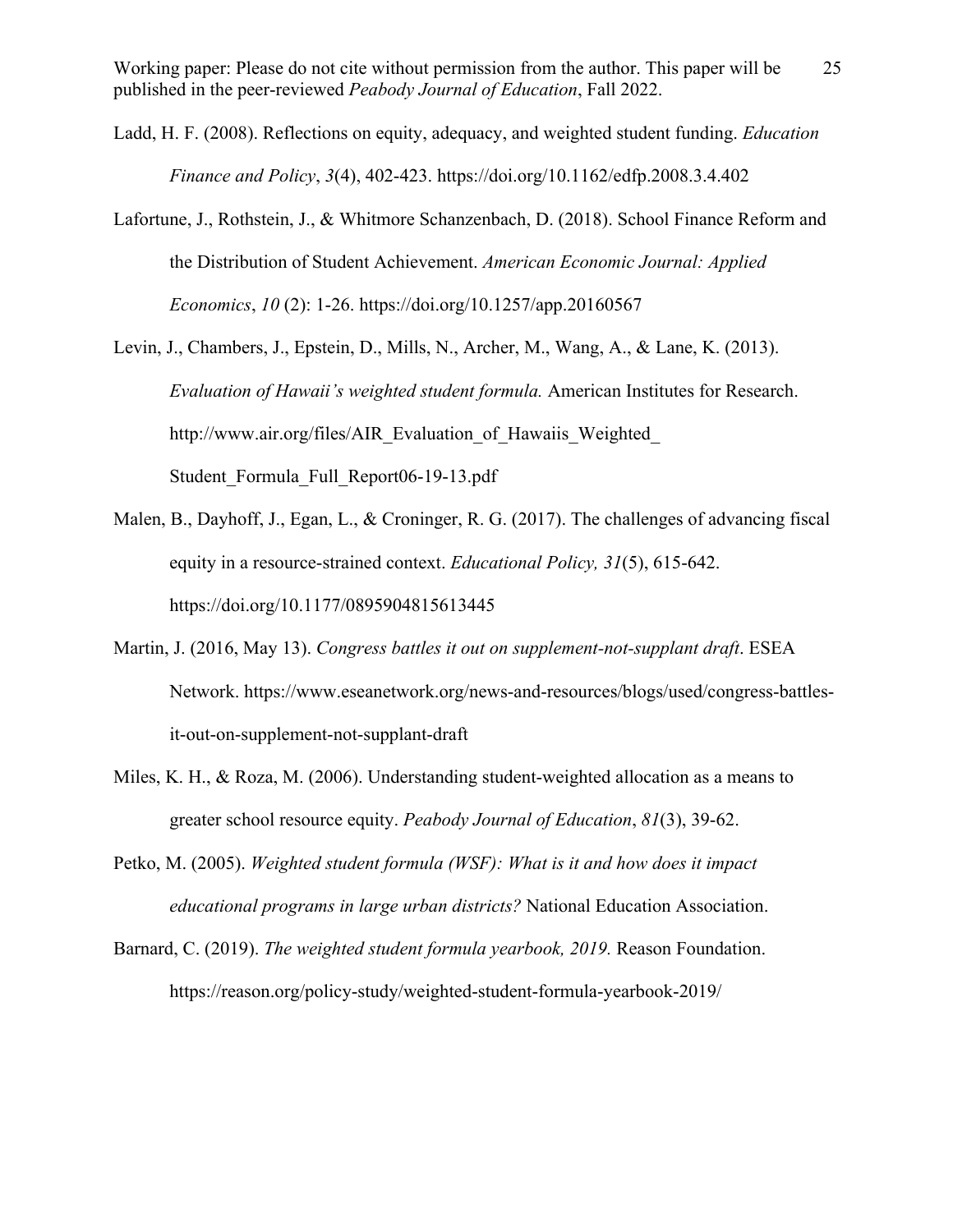Rose, H., & Weston, M. (2013). *California school district revenue and student poverty moving toward a weighted pupil funding formula.* Public Policy Institute of California. https://www.ppic.org/wp-content/uploads/content/pubs/report/R\_213HRR.pdf

Roza, M., &. Hill, P.T. (2004). How within-district spending inequities help some schools to fail. *Brookings Papers on Education Policy*, 7: 201-227. https://doi.org/10.1353/pep.2004.0012

- Roza, M., Hagan, K., & Anderson, L. (2020). Variation is the norm: A landscape analysis of weighted student funding implementation. *Public Budgeting and Finance.* https://doi.org/10.1111/pbaf.12276
- Rubenstein, R., Schwartz, A. E., Stiefel, L., & Liu, G. (Ed.) (2006). *Rethinking the Intradistrict Distribution of School Inputs to Disadvantaged Students*. Rethinking Rodriguez Conference Proceedings. http://nycresearchpartnership.ssrc.org/
- Sargrad, S. (2016, October 3). *Federal regulations should drive more money to poor schools*. Center for American Progress. https://www.americanprogress.org/issues/education-k-12/reports/2016/10/03/145214/federal-regulations-should-drive-more-money-to-poorschools/
- Shores, K., & Ejdemyr, S. (2017). *Pulling back the curtain: Intra-district school spending inequality and its correlates.* SSRN.

https://papers.ssrn.com/sol3/papers.cfm?abstract\_id=3009775

U.S. Department of Education, Office of Planning, Evaluation and Policy Development, Policy and Program Studies Service. (2019). *Districts' use of weighted student funding systems to increase school autonomy and equity: Findings from a national study*. https://www2.ed.gov/rschstat/eval/title-i/weighted-funding/report.pdf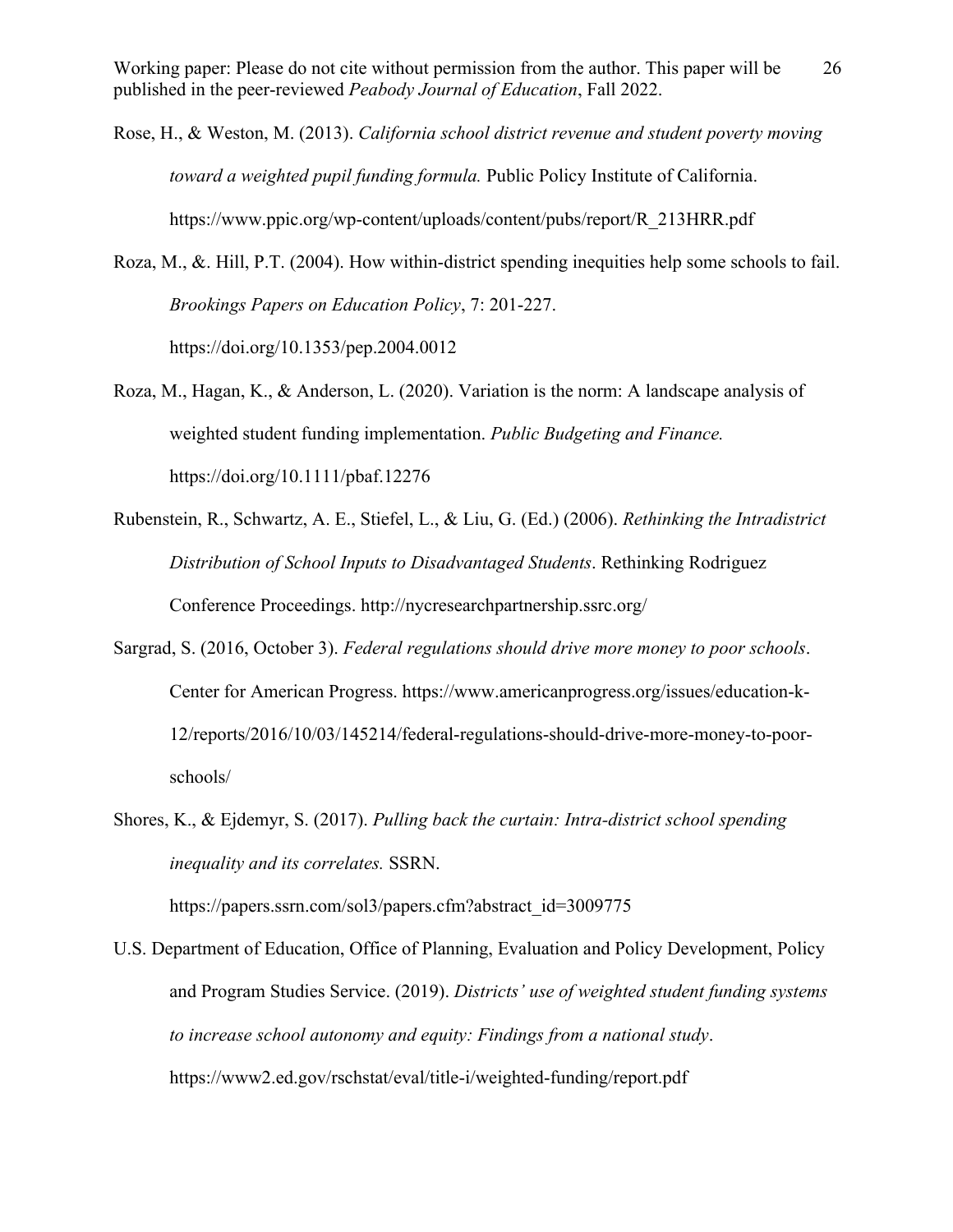# **Appendix**

| <b>WSF</b> district    | <b>Progressivity</b><br>$\left( \mathbb{S}\right)$ | <b>Progressivity</b><br>(%) | Comparison<br>district  | <b>Progressivity</b><br>$\left( \mathbb{S}\right)$ | <b>Progressivity</b><br>(%) |
|------------------------|----------------------------------------------------|-----------------------------|-------------------------|----------------------------------------------------|-----------------------------|
|                        |                                                    |                             | Savannah-Chatham        |                                                    |                             |
| Atlanta Public         |                                                    |                             | <b>County Public</b>    |                                                    |                             |
| Schools                | \$400                                              | 3.6%                        | School System           | \$67                                               | 0.8%                        |
| <b>Baltimore City</b>  |                                                    |                             | <b>Wicomico County</b>  |                                                    |                             |
| Public Schools         | \$211                                              | 1.8%                        | Public Schools          | \$154                                              | 1.2%                        |
| <b>Boston Public</b>   |                                                    |                             | <b>Worcester Public</b> |                                                    |                             |
| Schools                | \$196                                              | 1.9%                        | Schools                 | \$82                                               | 1.3%                        |
| Chicago Public         |                                                    |                             |                         |                                                    |                             |
| Schools                | \$491                                              | 6.3%                        | SD U-46 (Elgin)         | $-$ \$83                                           | $-1.1%$                     |
| Cleveland              |                                                    |                             |                         |                                                    |                             |
| Metropolitan           |                                                    |                             | Columbus City           |                                                    |                             |
| <b>School District</b> | \$262                                              | 2.2%                        | Schools                 | \$194                                              | 1.5%                        |
| Denver Public          |                                                    |                             | Aurora Public           |                                                    |                             |
| Schools                | \$1,485                                            | 19.6%                       | Schools                 | \$405                                              | 5.8%                        |
| Douglas County         |                                                    |                             | Adams 12 Five Star      |                                                    |                             |
| <b>School District</b> | \$217                                              | 2.7%                        | Schools                 | \$334                                              | 4.5%                        |
| Houston                |                                                    |                             |                         |                                                    |                             |
| Independent School     |                                                    |                             | Dallas Independent      |                                                    |                             |
| District               | \$384                                              | 6.6%                        | <b>School District</b>  | \$49                                               | 0.7%                        |
|                        |                                                    |                             | Fort Wayne              |                                                    |                             |
| Indianapolis Public    |                                                    |                             | Community               |                                                    |                             |
| Schools                | \$93                                               | 1.4%                        | Schools                 | \$119                                              | 2.1%                        |
| Jefferson County       |                                                    |                             | <b>Cherry Creek</b>     |                                                    |                             |
| <b>School District</b> | \$254                                              | 3.6%                        | <b>School District</b>  | \$396                                              | 4.5%                        |
|                        |                                                    |                             | Madison                 |                                                    |                             |
| Milwaukee School       |                                                    |                             | Metropolitan            |                                                    |                             |
| District               | \$377                                              | 4.6%                        | <b>School District</b>  | \$568                                              | 5.5%                        |
| Metro Nashville        |                                                    |                             | Hamilton County         |                                                    |                             |
| Public Schools         | \$101                                              | 1.4%                        | Schools                 | \$156                                              | 2.5%                        |
| Newark Public          |                                                    |                             | Elizabeth School        |                                                    |                             |
| <b>School District</b> | \$818                                              | 5.30%                       | District                | \$191                                              | 1.70%                       |
| Norwalk School         |                                                    |                             | Danbury Public          |                                                    |                             |
| District               | $-$ \$296                                          | $-2.1%$                     | Schools                 | $-$ \$89                                           | $-1.1%$                     |
| New York City          |                                                    |                             |                         |                                                    |                             |
| Department of          |                                                    |                             | <b>Buffalo Public</b>   |                                                    |                             |
| Education              | \$1,186                                            | 8.2%                        | Schools                 | \$572                                              | 5.6%                        |

Table A1: Full results of progressivity analyses, WSF districts and matched comparison districts